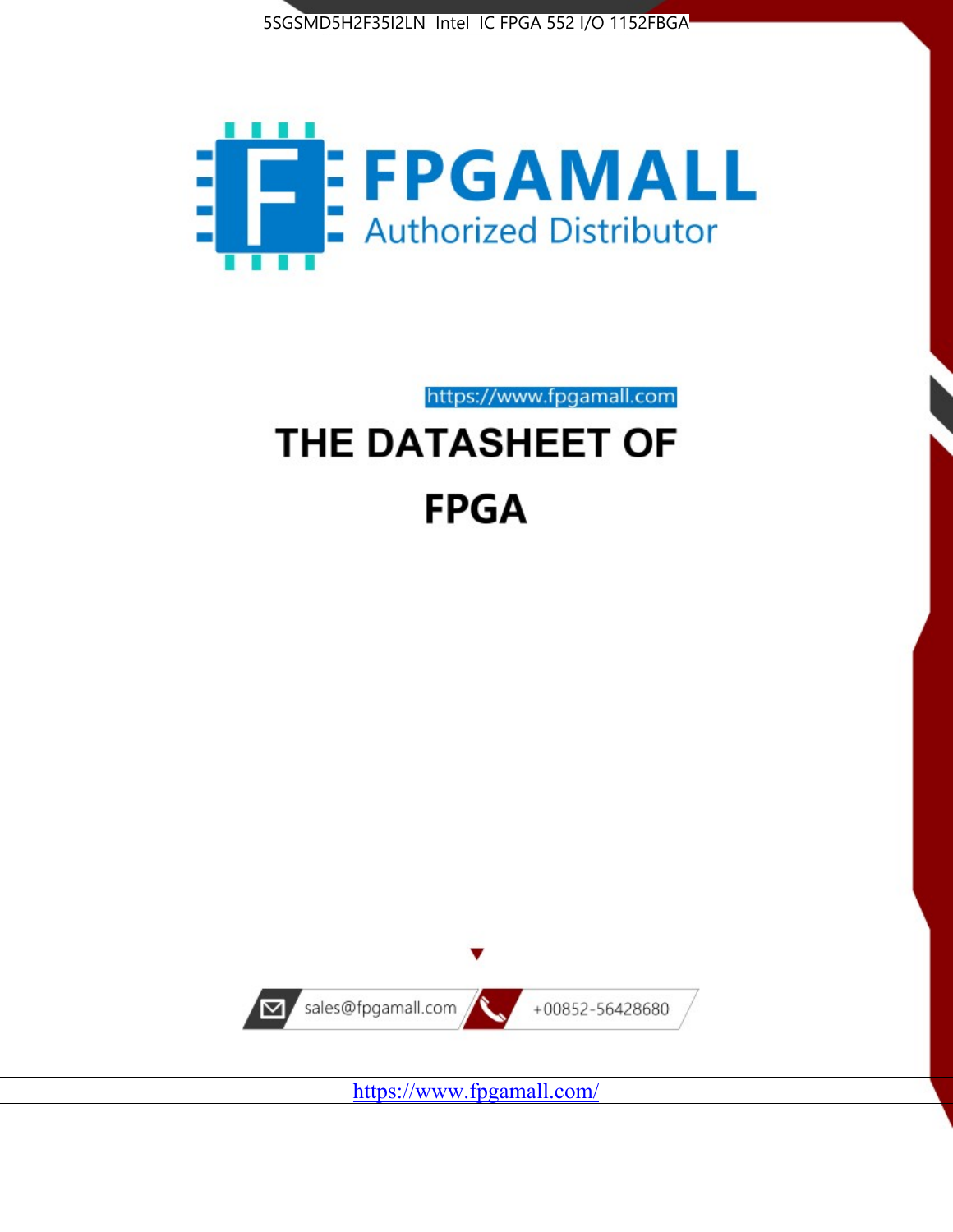# **Stratix V Device Overview**

**SV51001 [Subscribe](https://www.altera.com/servlets/subscriptions/alert?id=SV51001) [Send Feedback](mailto:FPGAtechdocfeedback@intel.com?subject=Feedback%20on%20(SV51001%202020.06.15)%20Stratix%20V%20Device%20Overview&body=We%20appreciate%20your%20feedback.%20In%20your%20comments,%20also%20specify%20the%20page%20number%20or%20paragraph.%20Thank%20you.)** 

Altera's 28-nm Stratix® V FPGAs include innovations such as an enhanced core architecture, integrated transceivers up to 28.05 gigabits per second (Gbps), and a unique array of integrated hard intellectual property (IP) blocks.

With these innovations, Stratix V FPGAs deliver a new class of application-targeted devices optimized for:

- Bandwidth-centric applications and protocols, including PCI Express® (PCIe®) Gen3
- Data-intensive applications for 40G/100G and beyond
- High-performance, high-precision digital signal processing (DSP) applications

Stratix V devices are available in four variants (GT, GX, GS, and E), each targeted for a different set of applications. For higher volume production, you can prototype with Stratix V FPGAs and use the low-risk, low-cost path to HardCopy® V ASICs.

#### **Related Information**

2020.06.15

#### **[Stratix V Device Handbook: Known Issues](http://www.altera.com/support/kdb/solutions/rd08242010_83.html)**

Lists the planned updates to the *Stratix V Device Handbook* chapters.

# **Stratix V Family Variants**

The Stratix V device family contains the GT, GX, GS, and E variants.

**Stratix V GT** devices, with both 28.05-Gbps and 12.5-Gbps transceivers, are optimized for applications that require ultra-high bandwidth and performance in areas such as 40G/100G/400G optical communica‐ tions systems and optical test systems. 28.05-Gbps and 12.5-Gbps transceivers are also known as GT and GX channels, respectively.

**Stratix V GX** devices offer up to 66 integrated transceivers with 14.1-Gbps data rate capability. These transceivers also support backplane and optical interface applications. These devices are optimized for high-performance, high-bandwidth applications such as 40G/100G optical transport, packet processing, and traffic management found in wireline, military communications, and network test equipment markets.

**Stratix V GS** devices have an abundance of variable precision DSP blocks, supporting up to 3,926 18x18 or 1,963 27x27 multipliers. In addition, Stratix V GS devices offer integrated transceivers with 14.1-Gbps data rate capability. These transceivers also support backplane and optical interface applications. These devices are optimized for transceiver-based DSP-centric applications found in wireline, military, broadcast, and high-performance computing markets.

**Stratix V E** devices offer the highest logic density within the Stratix V family with nearly one million logic elements (LEs) in the largest device. These devices are optimized for applications such as ASIC and system emulation, diagnostic imaging, and instrumentation.

**[ISO](http://www.altera.com/support/devices/reliability/certifications/rel-certifications.html) [9001:2015](http://www.altera.com/support/devices/reliability/certifications/rel-certifications.html) [Registered](http://www.altera.com/support/devices/reliability/certifications/rel-certifications.html)**



\*Other names and brands may be claimed as the property of others.

Intel Corporation. All rights reserved. Intel, the Intel logo, Altera, Arria, Cyclone, Enpirion, MAX, Nios, Quartus and Stratix words and logos are trademarks of Intel Corporation or its subsidiaries in the U.S. and/or other countries. Intel warrants performance of its FPGA and semiconductor products to current specifications in accordance with Intel's standard warranty, but reserves the right to make changes to any products and services at any time without notice. Intel assumes no responsibility or liability arising out of the application or use of any information, product, or service described herein except as expressly agreed to in writing by Intel. Intel customers are advised to obtain the latest version of device specifications before relying on any published information and before placing orders for products or services.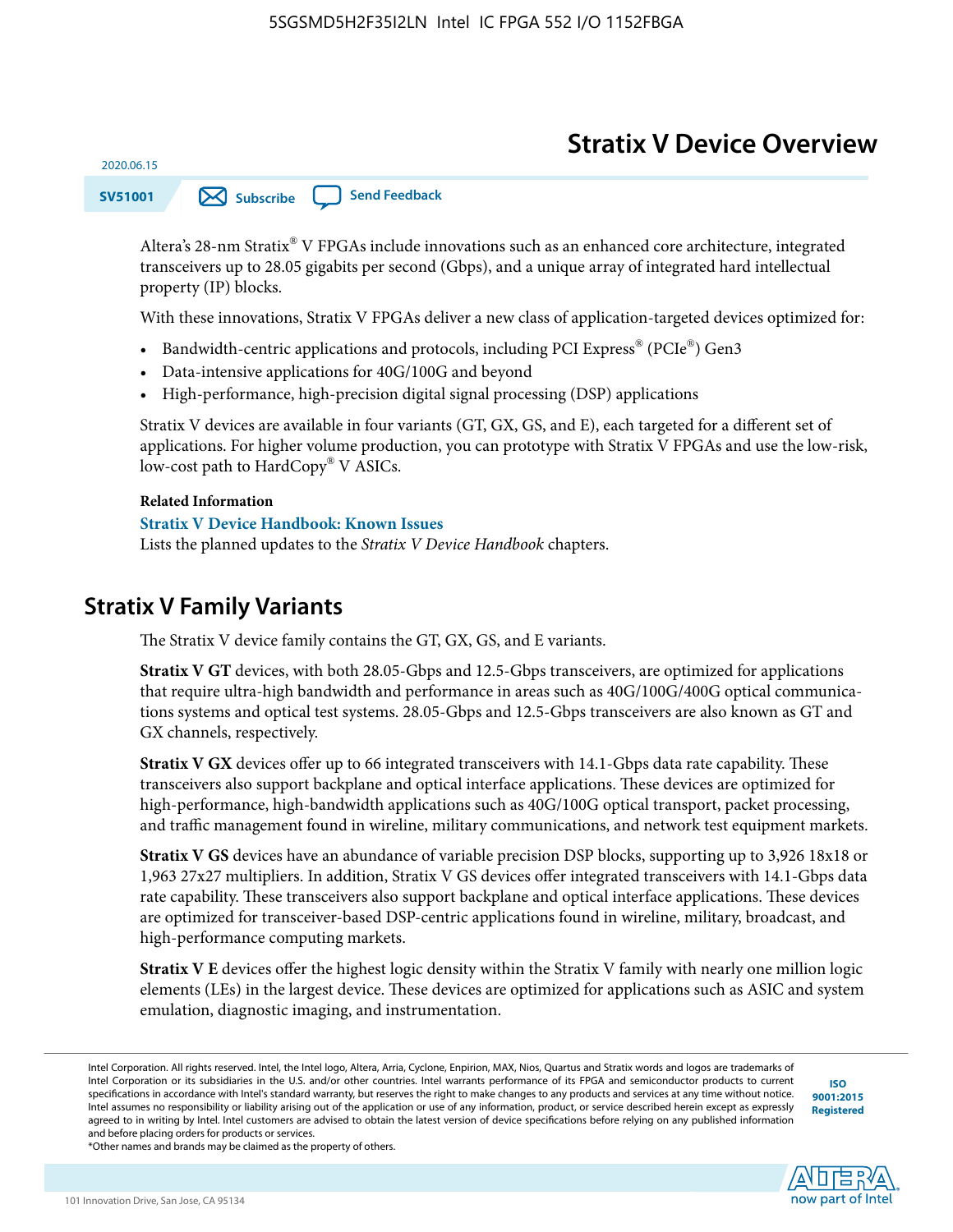### **2 Stratix V Features Summary**

Common to all Stratix V family variants are a rich set of high-performance building blocks, including a redesigned adaptive logic module (ALM), 20 Kbit (M20K) embedded memory blocks, variable precision DSP blocks, and fractional phase-locked loops (PLLs). All of these building blocks are interconnected by Altera's superior multi-track routing architecture and comprehensive fabric clocking network.

Also common to Stratix V devices is the new Embedded HardCopy Block, which is a customizable hard IP block that leverages Altera's unique HardCopy ASIC capabilities. The Embedded HardCopy Block in Stratix V FPGAs is used to harden IP instantiation of PCIe Gen3, Gen2, and Gen1.

# **Stratix V Features Summary**

#### **Table 1: Summary of Features for Stratix V Devices**

| <b>Feature</b>                    | <b>Description</b>                                                                                                                                                                                                                                                                                                                                                                                                         |
|-----------------------------------|----------------------------------------------------------------------------------------------------------------------------------------------------------------------------------------------------------------------------------------------------------------------------------------------------------------------------------------------------------------------------------------------------------------------------|
| Technology                        | 28-nm TSMC process technology<br>0.85-V or 0.9-V core voltage                                                                                                                                                                                                                                                                                                                                                              |
| Low-power serial<br>transceivers  | 28.05-Gbps transceivers on Stratix V GT devices<br>$\bullet$<br>Electronic dispersion compensation (EDC) for XFP, SFP+, QSFP, CFP<br>optical module support<br>Adaptive linear and decision feedback equalization<br>$\bullet$<br>Transmitter pre-emphasis and de-emphasis<br>Dynamic reconfiguration of individual channels<br>$\bullet$<br>On-chip instrumentation (EyeQ non-intrusive data eye monitoring)<br>$\bullet$ |
| Backplane capability              | 600-Megabits per second (Mbps) to 12.5-Gbps data rate capability<br>$\bullet$                                                                                                                                                                                                                                                                                                                                              |
| General-purpose I/Os<br>(GPIOs)   | 1.6-Gbps LVDS<br>1,066-MHz external memory interface<br>$\bullet$<br>On-chip termination (OCT)<br>$\bullet$<br>1.2-V to 3.3-V interfacing for all Stratix V devices                                                                                                                                                                                                                                                        |
| Embedded HardCopy<br><b>Block</b> | PCIe Gen3, Gen2, and Gen1 complete protocol stack, x1/x2/x4/x8 end<br>$\bullet$<br>point and root port                                                                                                                                                                                                                                                                                                                     |
| Embedded transceiver<br>hard IP   | Interlaken physical coding sublayer (PCS)<br>$\bullet$<br>Gigabit Ethernet (GbE) and XAUI PCS<br>$\bullet$<br>10G Ethernet PCS<br>Serial RapidIO® (SRIO) PCS<br>$\bullet$<br>Common Public Radio Interface (CPRI) PCS<br>$\bullet$<br>Gigabit Passive Optical Networking (GPON) PCS<br>$\bullet$                                                                                                                           |
| Power management                  | Programmable Power Technology<br>$\bullet$<br>Quartus II integrated PowerPlay Power Analysis<br>$\bullet$                                                                                                                                                                                                                                                                                                                  |

**Altera Corporation** 

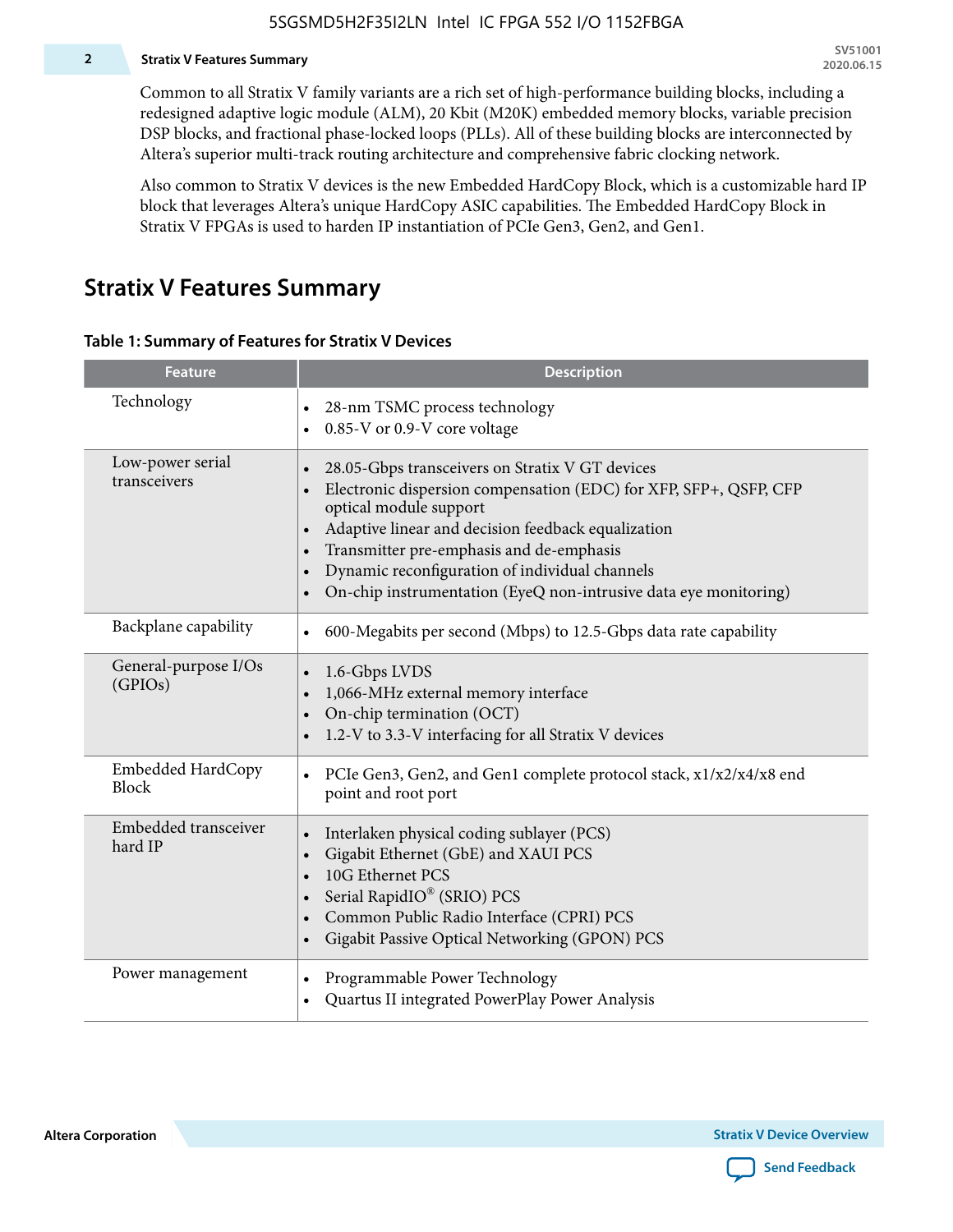| <b>Feature</b>                   | <b>Description</b>                                                                                                                                                                                                                                                                                                                                                                     |
|----------------------------------|----------------------------------------------------------------------------------------------------------------------------------------------------------------------------------------------------------------------------------------------------------------------------------------------------------------------------------------------------------------------------------------|
| High-performance core<br>fabric  | Enhanced ALM with four registers<br>Improved routing architecture reduces congestion and improves compile<br>times                                                                                                                                                                                                                                                                     |
| Embedded memory<br>blocks        | M20K: 20-Kbit with hard error correction code (ECC)<br>MLAB: 640-bit                                                                                                                                                                                                                                                                                                                   |
| Variable precision DSP<br>blocks | Up to 600 MHz performance<br>Natively support signal processing with precision ranging from 9x9 up to<br>54x54<br>New native 27x27 multiply mode<br>64-bit accumulator and cascade for systolic finite impulse responses (FIRs)<br>Embedded internal coefficient memory<br>Pre-adder/subtractor improves efficiency<br>Increased number of outputs allows more independent multipliers |
| Fractional PLLs                  | Fractional mode with third-order delta-sigma modulation<br>$\bullet$<br>Integer mode<br>$\bullet$<br>Precision clock synthesis, clock delay compensation, and zero delay buffer<br>$\bullet$<br>(ZDB)                                                                                                                                                                                  |
| Clock networks                   | 800-MHz fabric clocking<br>Global, quadrant, and peripheral clock networks<br>Unused clock networks can be powered down to reduce dynamic power                                                                                                                                                                                                                                        |
| Device configuration             | Serial and parallel flash interface<br>$\bullet$<br>Enhanced advanced encryption standard (AES) design security features<br>$\bullet$<br>Tamper protection<br>$\bullet$<br>Partial and dynamic reconfiguration<br>$\bullet$<br>Configuration via Protocol (CvP)<br>$\bullet$                                                                                                           |
| High-performance<br>packaging    | Multiple device densities with identical package footprints enables seamless<br>$\bullet$<br>migration between different FPGA densities<br>FBGA packaging with on-package decoupling capacitors<br>$\bullet$<br>Lead and RoHS-compliant lead-free options<br>$\bullet$                                                                                                                 |
| HardCopy V migration             |                                                                                                                                                                                                                                                                                                                                                                                        |

# **Stratix V Family Plan**

The following tables list the features of the different Stratix V devices.

The information in this section is correct at the time of publication. For the latest information and to get more details, refer to the Altera Product Selector.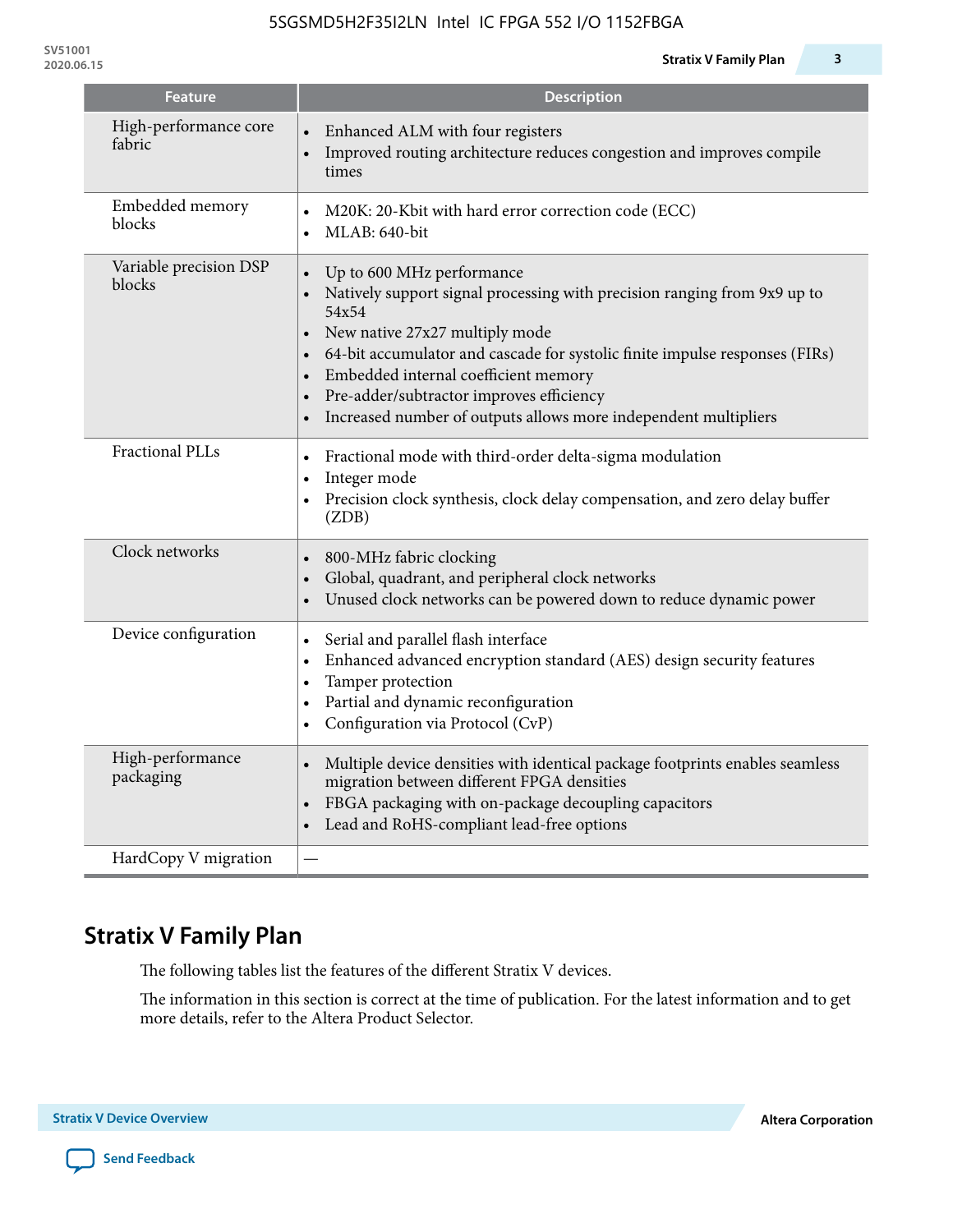#### **4 Stratix V Family Plan**

**SV51001 2020.06.15**

### **Table 2: Stratix V GT Device Features**

| <b>Feature</b>                                                            | 5SGTC5         | 5SGTC7         |  |  |  |  |  |  |  |
|---------------------------------------------------------------------------|----------------|----------------|--|--|--|--|--|--|--|
| Logic Elements (K)                                                        | 425            | 622            |  |  |  |  |  |  |  |
| ALMs                                                                      | 160,400        | 234,720        |  |  |  |  |  |  |  |
| Registers (K)                                                             | 642            | 939            |  |  |  |  |  |  |  |
| 28.05/12.5-Gbps Transceivers                                              | 4/32           | 4/32           |  |  |  |  |  |  |  |
| PCIe hard IP Blocks                                                       | $\mathbf{1}$   | $\mathbf{1}$   |  |  |  |  |  |  |  |
| <b>Fractional PLLs</b>                                                    | 28             | 28             |  |  |  |  |  |  |  |
| M20K Memory Blocks                                                        | 2,304          | 2,560          |  |  |  |  |  |  |  |
| M20K Memory (MBits)                                                       | 45             | 50             |  |  |  |  |  |  |  |
| Variable Precision Multipliers (18x18)                                    | 512            | 512            |  |  |  |  |  |  |  |
| Variable Precision Multipliers (27x27)                                    | 256            | 256            |  |  |  |  |  |  |  |
| DDR3 SDRAM x72 DIMM Interfaces                                            | $\overline{4}$ | $\overline{4}$ |  |  |  |  |  |  |  |
| User I/Os <sup>(1)</sup> , Full-Duplex LVDS, 28.05/12.5-Gbps Transceivers |                |                |  |  |  |  |  |  |  |
| Package <sup>(2)(3)</sup>                                                 | 5SGTC5         | 5SGTC7         |  |  |  |  |  |  |  |
| KF40-F1517 <sup>(4)</sup><br>$(40$ mm $)$                                 | 600, 150, 36   | 600, 150, 36   |  |  |  |  |  |  |  |

**Altera Corporation** 



<sup>(1)</sup> The number of GPIOs does not include transceiver I/Os. In the Quartus II software, the number of user I/Os includes transceiver I/Os.

 $^{(2)}$  Packages are flipchip ball grid array (1.0-mm pitch).

<sup>(3)</sup> Each package row offers pin migration (common board footprint) for all devices in the row.

<sup>(4)</sup> Migration between select Stratix V GT devices and Stratix V GX devices is available. For more information, refer to **Table 6** and to *AN 644: Migration Between Stratix V GX and Stratix V GT Devices*.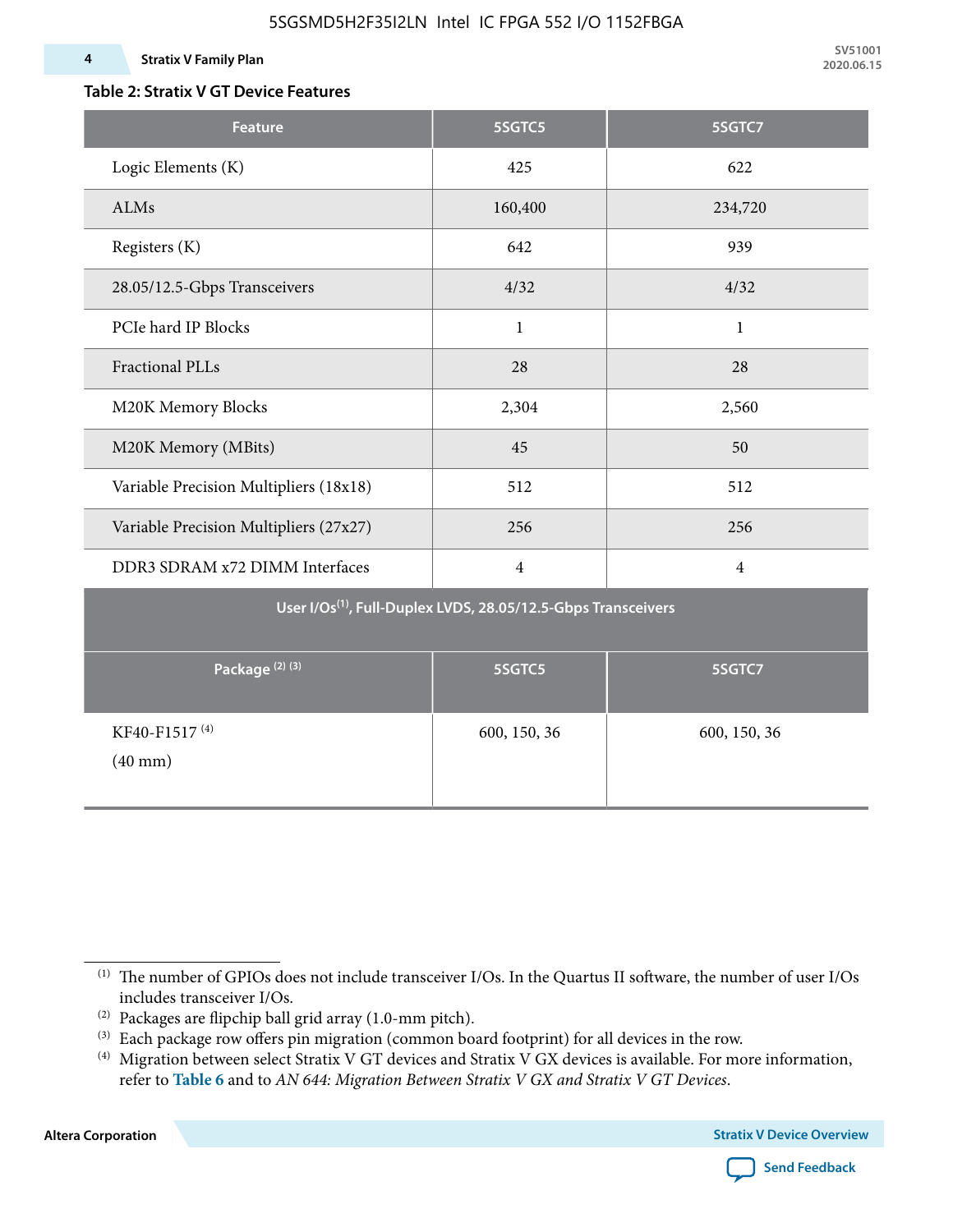#### **Table 3: Stratix V GX Device Features**

| <b>Features</b>                                       | 5SGXA<br>3       | 5SGXA<br>4  | 5SGXA<br>5                 | 5SGXA<br>$\overline{7}$    | 5SGXA<br>9                 | 5SGXA<br>B                 | 5SGXB<br>5     | 5SGXB<br>$6\phantom{1}6$ | 5SGXB<br>9     | 5SGXBB         |
|-------------------------------------------------------|------------------|-------------|----------------------------|----------------------------|----------------------------|----------------------------|----------------|--------------------------|----------------|----------------|
| Logic<br>Elements<br>(K)                              | 340              | 420         | 490                        | 622                        | 840                        | 952                        | 490            | 597                      | 840            | 952            |
| ALMs                                                  | 128,300          | 158,500     | 185,000                    | 234,720                    | 317,000                    | 359,200                    | 185,000        | 225,400                  | 317,000        | 359,200        |
| Registers<br>(K)                                      | 513              | 634         | 740                        | 939                        | 1,268                      | 1,437                      | 740            | 902                      | 1,268          | 1,437          |
| 14.1-Gbps<br>Transceive<br>rs                         | 12, 24,<br>or 36 | 24 or<br>36 | 24, 36,<br>or 48           | 24, 36,<br>or 48           | 36 or<br>48                | 36 or<br>48                | 66             | 66                       | 66             | 66             |
| PCIe hard<br>IP Blocks                                | 1 or 2           | 1 or 2      | 1, 2, or<br>$\overline{4}$ | 1, 2, or<br>$\overline{4}$ | 1, 2, or<br>$\overline{4}$ | 1, 2, or<br>$\overline{4}$ | 1 or 4         | 1 or 4                   | 1 or 4         | 1 or 4         |
| Fractional<br>PLLs                                    | $20^{(5)}$       | 24          | 28                         | 28                         | 28                         | 28                         | 24             | 24                       | 32             | 32             |
| M20K<br>Memory<br><b>Blocks</b>                       | 957              | 1,900       | 2,304                      | 2,560                      | 2,640                      | 2,640                      | 2,100          | 2,660                    | 2,640          | 2,640          |
| M20K<br>Memory<br>(MBits)                             | 19               | 37          | 45                         | 50                         | 52                         | 52                         | 41             | 52                       | 52             | 52             |
| Variable<br>Precision<br>Multipliers<br>(18x18)       | 512              | 512         | 512                        | 512                        | 704                        | 704                        | 798            | 798                      | 704            | 704            |
| Variable<br>Precision<br>Multipliers<br>(27x27)       | 256              | 256         | 256                        | 256                        | 352                        | 352                        | 399            | 399                      | 352            | 352            |
| DDR3<br><b>SDRAM</b><br>x72 DIMM<br>Interfaces<br>(6) | 6                | 6           | 6                          | 6                          | 6                          | 6                          | $\overline{4}$ | $\overline{4}$           | $\overline{4}$ | $\overline{4}$ |

 $^{\left(5\right)}$  The F1517 package contains 24 PLLs. The other packages with this device contain 20 PLLs.

(6) These are the maximum number of x72 interfaces available. The actual number of interfaces depends on the device package.

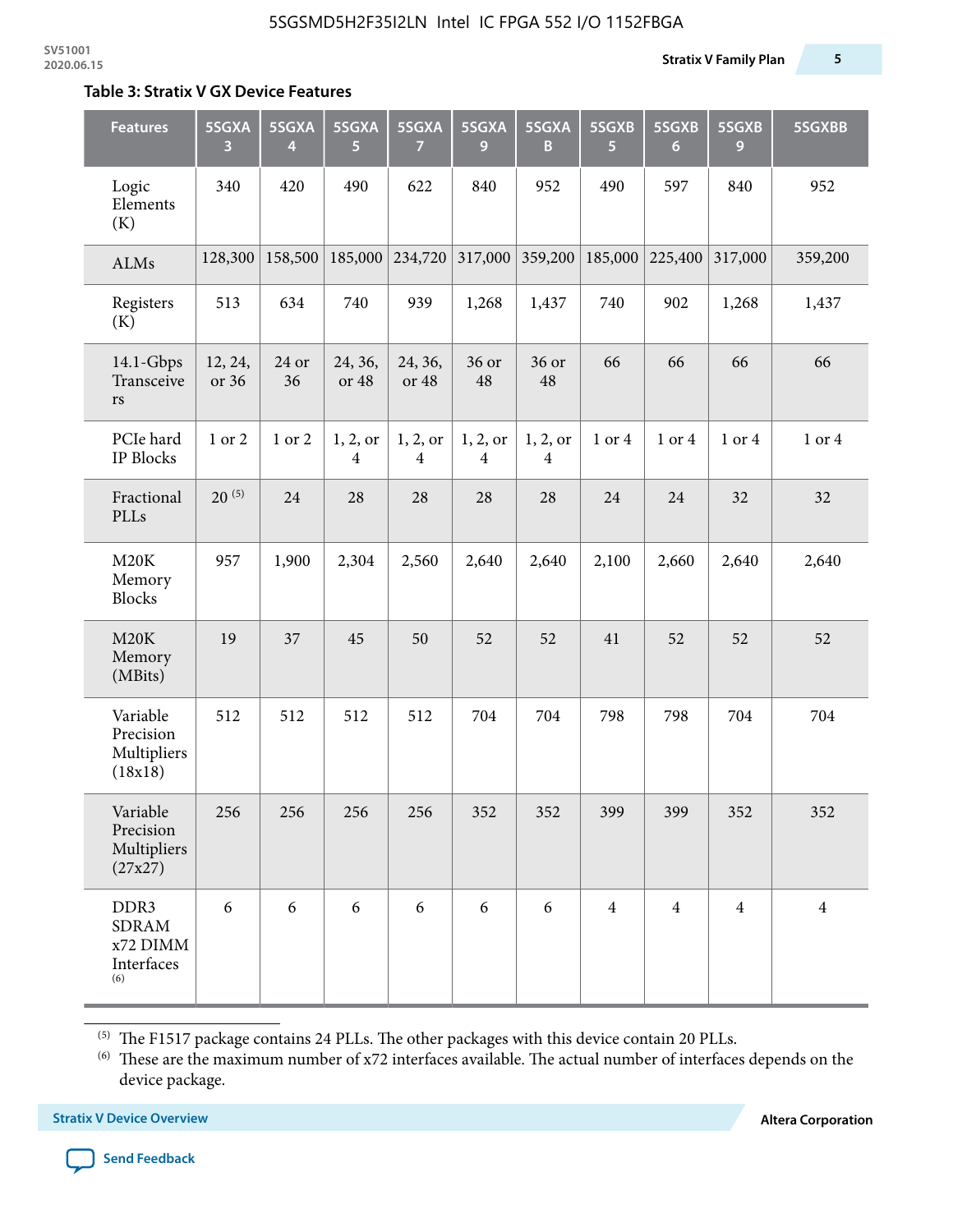#### **6 Stratix V Family Plan**

| User I/Os <sup>(1)</sup> , Full-Duplex LVDS, 14.1-Gbps Transceivers             |                             |                 |                 |                 |                                 |                                 |                |                |        |        |
|---------------------------------------------------------------------------------|-----------------------------|-----------------|-----------------|-----------------|---------------------------------|---------------------------------|----------------|----------------|--------|--------|
| Package <sup>(2)(3)</sup><br>(7)(8)                                             | 5SGXA3                      | 5SGXA4          | <b>5SGXA5</b>   | 5SGXA7          | 5SGXA9                          | 5SGXA<br>$\overline{B}$         | 5SGXB5         | 5SGXB6         | 5SGXB9 | 5SGXBB |
| EH29-<br>H780<br>$(33$ mm $)$                                                   | 360, 90,<br>$12^{\text{H}}$ |                 |                 |                 |                                 |                                 |                |                |        |        |
| HF35-<br>$F1152^{(9)}$<br>$(35$ mm $)$                                          | 432,<br>108, 24             | 552,<br>138, 24 | 552,<br>138, 24 | 552,<br>138, 24 |                                 |                                 |                |                |        |        |
| KF35-<br>F1152<br>$(35$ mm $)$                                                  | 432,<br>108, 36             | 432,<br>108, 36 | 432,<br>108, 36 | 432,<br>108, 36 |                                 |                                 |                |                |        |        |
| KF40-<br>F1517<br>$(40$ mm $)$<br>KH40-<br>H1517 <sup>(9)</sup><br>$(45$ mm $)$ | 696,<br>174, 36             | 696,<br>174, 36 | 696,<br>174, 36 | 696,<br>174, 36 | 696,<br>174,<br>36 <sup>H</sup> | 696,<br>174,<br>36 <sup>H</sup> |                |                |        |        |
| <b>NF40-</b><br>F1517 <sup>(4)</sup><br>$(40 \text{ mm})$                       |                             |                 | 600,<br>150, 48 | 600,<br>150, 48 |                                 |                                 |                |                |        |        |
| RF40-<br>F1517<br>$(40$ mm $)$                                                  |                             |                 |                 |                 |                                 |                                 | 432,<br>108,66 | 432,<br>108,66 |        |        |

**Altera Corporation** 



<sup>(7)</sup> LVDS counts are full duplex channels. Each full duplex channel is one transmitter (TX) pair plus one receiver (RX) pair.

<sup>(8)</sup> A superscript  $H$  after the number of transceivers indicates that this device is only available in a hybrid package. Hybrid packages are slightly larger than conventional FBGAs. Refer to Altera's packaging documentation for more information.

<sup>(9)</sup> Migration between select Stratix V GX devices and Stratix V GS devices is available. For more information, refer to **Table 6**.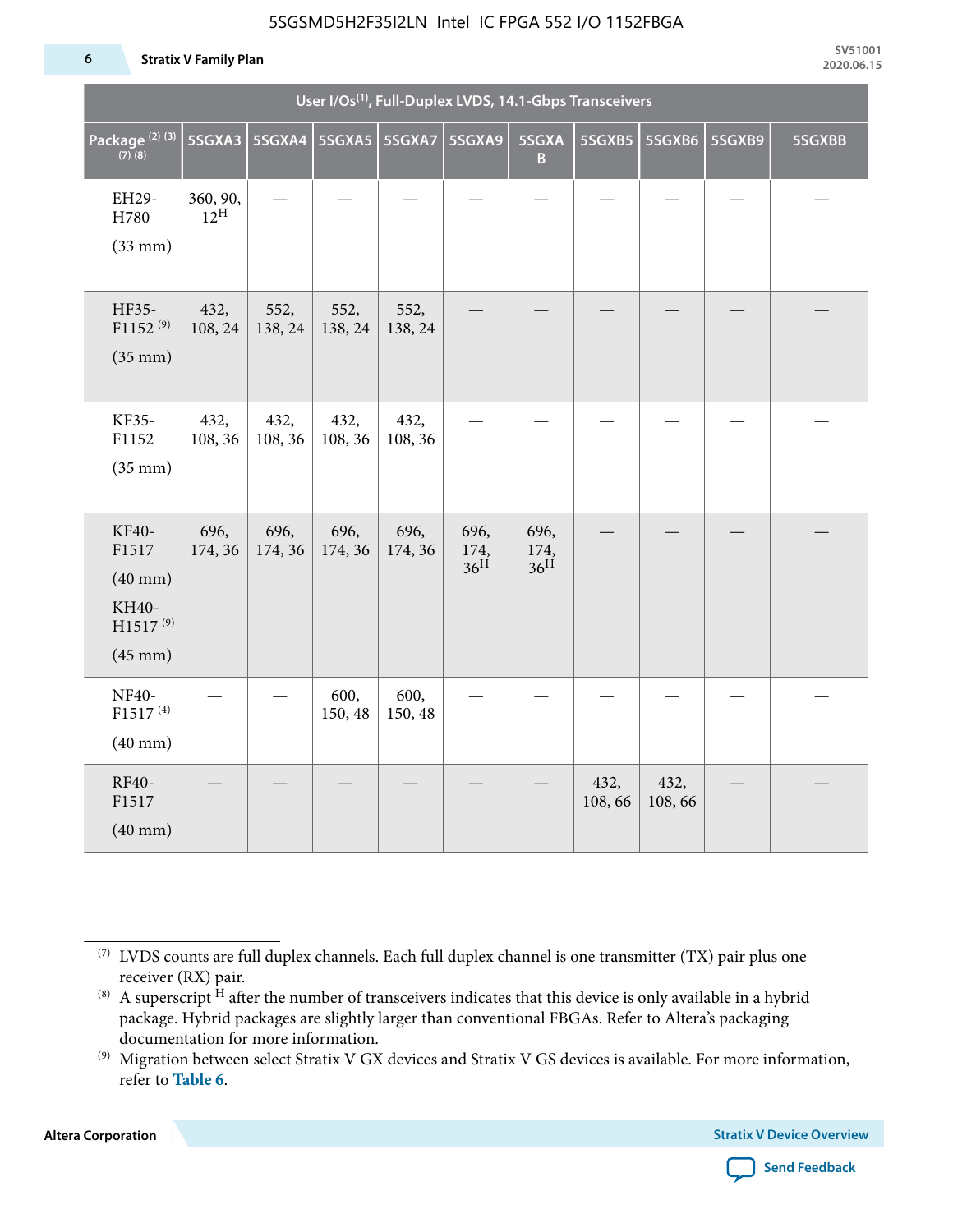| User I/Os <sup>(1)</sup> , Full-Duplex LVDS, 14.1-Gbps Transceivers |        |               |                 |                 |                 |                 |                |                |                                 |                           |
|---------------------------------------------------------------------|--------|---------------|-----------------|-----------------|-----------------|-----------------|----------------|----------------|---------------------------------|---------------------------|
| Package <sup>(2)(3)</sup><br>$(7)$ $(8)$                            | 5SGXA3 | <b>5SGXA4</b> |                 | 5SGXA5   5SGXA7 | 5SGXA9          | 5SGXA<br>B      | 5SGXB5         | <b>5SGXB6</b>  | <b>5SGXB9</b>                   | 5SGXBB                    |
| RF43-<br>F1760<br>(42.5)<br>mm)                                     |        |               |                 |                 |                 |                 | 600,<br>150,66 | 600,<br>150,66 |                                 |                           |
| RH43-<br>H1760<br>$(45 \text{ mm})$                                 |        |               |                 |                 |                 |                 |                |                | 600,<br>150,<br>66 <sup>H</sup> | 600, 150, 66 <sup>H</sup> |
| NF45-<br>F1932 <sup>(9)</sup><br>$(45 \text{ mm})$                  |        |               | 840,<br>210, 48 | 840,<br>210, 48 | 840,<br>210, 48 | 840,<br>210, 48 |                |                |                                 |                           |

### **Table 4: Stratix V GS Device Features**

| <b>Features</b>                           | 5SGSD3       | 5SGSD4                    | 5SGSD5       | 5SGSD6     | 5SGSD8     |
|-------------------------------------------|--------------|---------------------------|--------------|------------|------------|
| Logic Elements (K)                        | 236          | 360                       | 457          | 583        | 695        |
| <b>ALMs</b>                               | 89,000       | 135,840                   | 172,600      | 220,000    | 262,400    |
| Registers (K)                             | 356          | 543                       | 690          | 880        | 1,050      |
| $14.1$ -Gbps<br>transceivers              | 12 or 24     | 24 or 36<br>12, 24, or 36 |              | 36 or 48   | 36 or 48   |
| PCIe hard IP<br>blocks                    | $\mathbf{1}$ | $\mathbf{1}$              | $\mathbf{1}$ | 1, 2, or 4 | 1, 2, or 4 |
| <b>Fractional PLLs</b>                    | 20           | $20^{(5)}$                | 24           | 28         | 28         |
| M20K Memory<br><b>Blocks</b>              | 688          | 957                       | 2,014        | 2,320      | 2,567      |
| M20K Memory<br>(MBits)                    | 13           | 19                        | 39           | 45         | 50         |
| Variable Precision<br>Multipliers (18x18) | 1,200        | 2,088                     | 3,180        | 3,550      | 3,926      |
| Variable Precision<br>Multipliers (27x27) | 600          | 1,044                     | 1,590        | 1,775      | 1,963      |

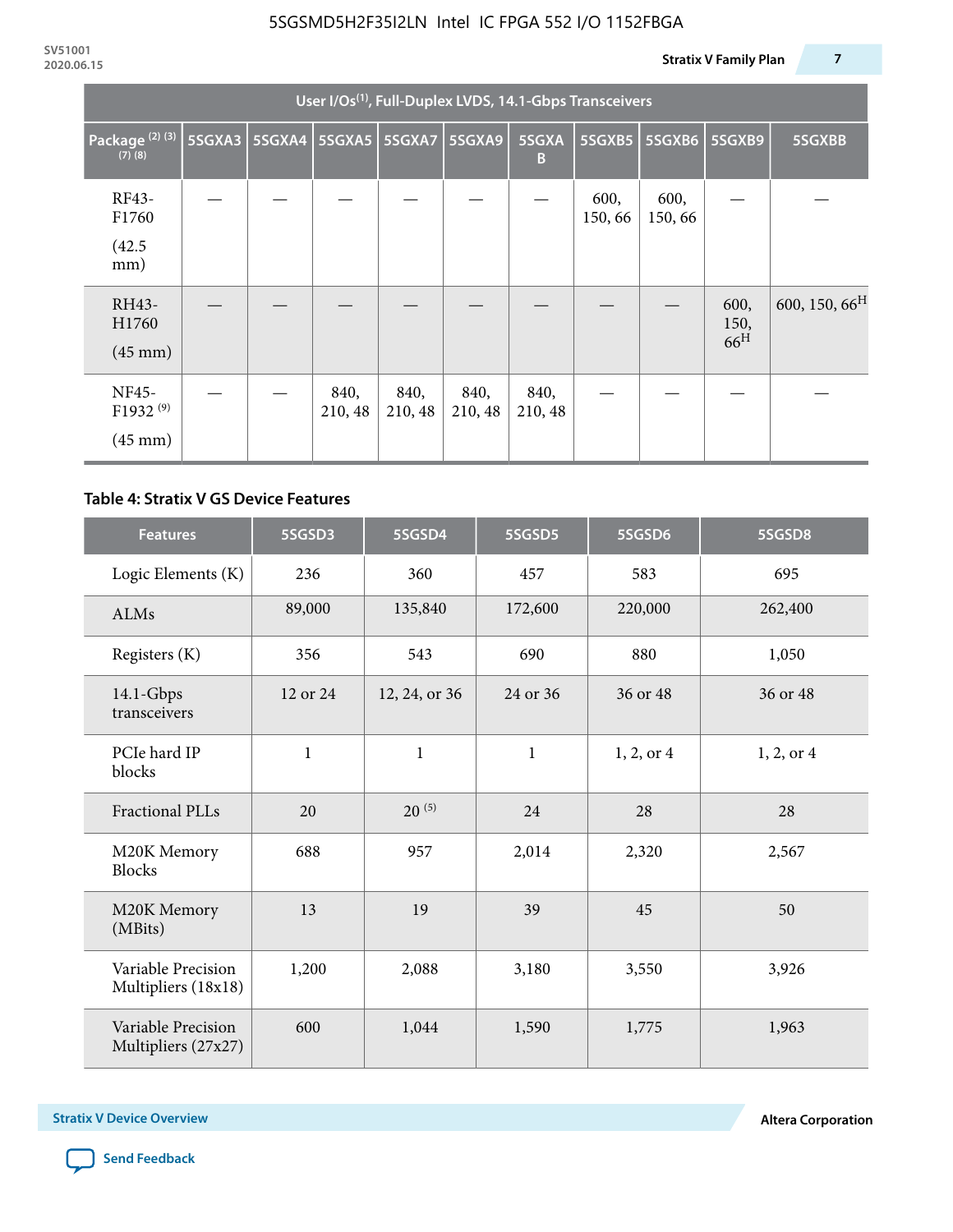**8 Stratix V Family Plan**

| <b>Features</b>                                                     | 5SGSD3          | 5SGSD4          | 5SGSD5         | 5SGSD6       | 5SGSD8       |  |  |  |  |  |  |
|---------------------------------------------------------------------|-----------------|-----------------|----------------|--------------|--------------|--|--|--|--|--|--|
| DDR3 SDRAM x72<br><b>DIMM</b> Interfaces                            | 2               | $\overline{4}$  | $\overline{4}$ |              | 6            |  |  |  |  |  |  |
| User I/Os <sup>(1)</sup> , Full-Duplex LVDS, 14.1-Gbps Transceivers |                 |                 |                |              |              |  |  |  |  |  |  |
| Package (2) (3) (7) (8)                                             | 5SGSD3          | 5SGSD4          | 5SGSD5         | 5SGSD6       | 5SGSD8       |  |  |  |  |  |  |
| EH29-H780<br>$(33$ mm $)$                                           | 360, 90, $12^H$ | 360, 90, $12^H$ |                |              |              |  |  |  |  |  |  |
| HF35-F1152 <sup>(9)</sup><br>$(35 \text{ mm})$                      | 432, 108, 24    | 432, 108, 24    | 552, 138, 24   |              |              |  |  |  |  |  |  |
| KF40-F1517 <sup>(9)</sup><br>$(40 \text{ mm})$                      |                 | 696, 174, 36    | 696, 174, 36   | 696, 174, 36 | 696, 174, 36 |  |  |  |  |  |  |
| NF45-F1932 <sup>(9)</sup><br>$(45 \text{ mm})$                      |                 |                 |                | 840, 210, 48 | 840, 210, 48 |  |  |  |  |  |  |

### **Table 5: Stratix V E Device Features**

| <b>Features</b>                        | 5SEE9   | 5SEEB   |
|----------------------------------------|---------|---------|
| Logic Elements (K)                     | 840     | 952     |
| <b>ALMs</b>                            | 317,000 | 359,200 |
| Registers (K)                          | 1,268   | 1,437   |
| Fractional PLLs                        | 28      | 28      |
| M20K Memory Blocks                     | 2,640   | 2,640   |
| M20K Memory (MBits)                    | 52      | 52      |
| Variable Precision Multipliers (18x18) | 704     | 704     |
| Variable Precision Multipliers (27x27) | 352     | 352     |
| DDR3 SDRAM x72 DIMM Interfaces         | 6       | 6       |

**Altera Corporation** 

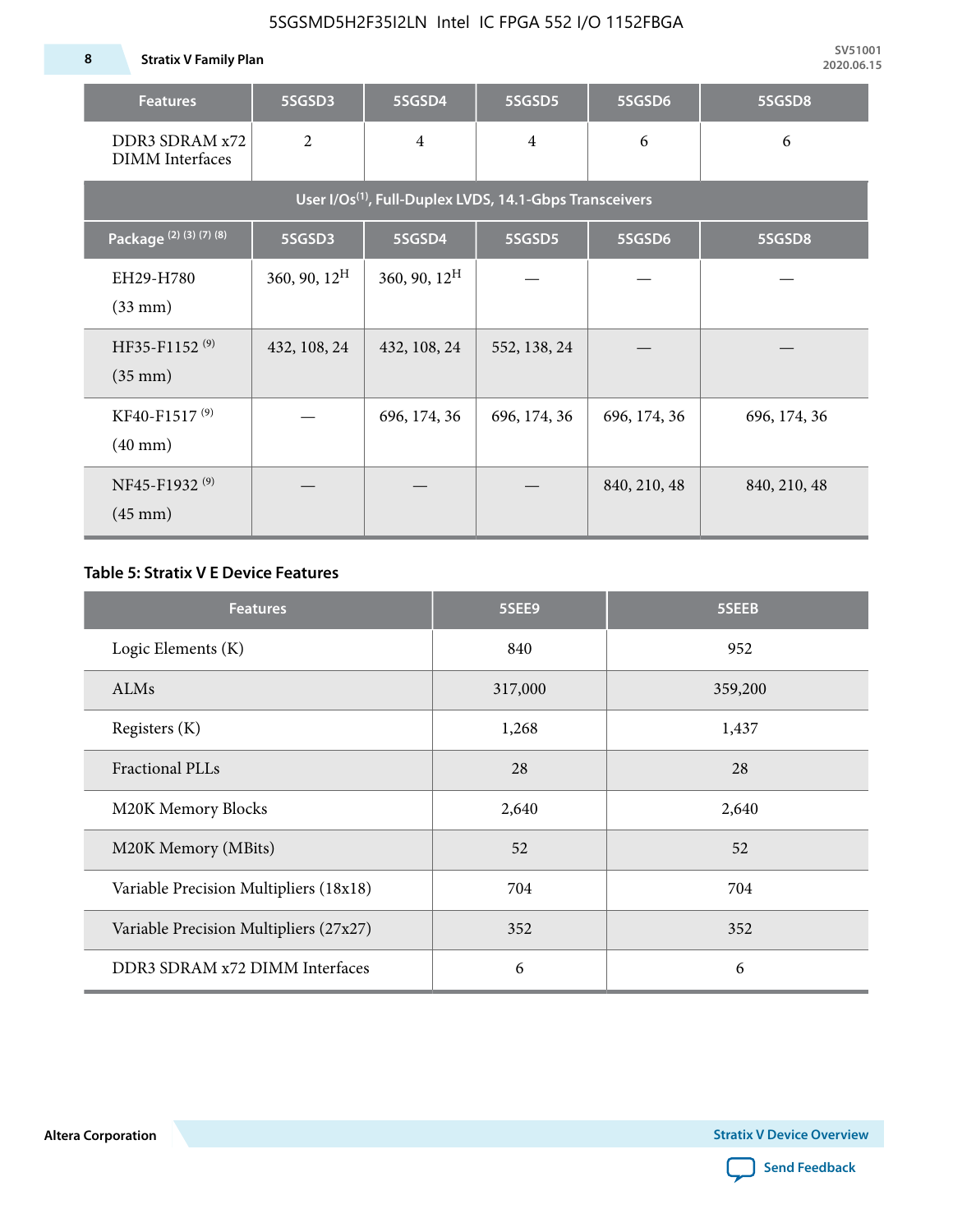|                                             | 9<br><b>Stratix V Family Plan</b> |
|---------------------------------------------|-----------------------------------|
| User I/Os <sup>(1)</sup> , Full-Duplex LVDS |                                   |
| 5SEE9                                       | 5SEEB                             |
| 696, $174^H$                                | 696, $174^H$                      |
| 840, 210                                    | 840, 210                          |
|                                             |                                   |

### **Table 6: Device Migration List Across All Stratix V Device Variants**

|                             |               | $\overline{\phantom{a}}$<br>Package |                |                                           |                                                    |                |               |                |                                           |               |                |
|-----------------------------|---------------|-------------------------------------|----------------|-------------------------------------------|----------------------------------------------------|----------------|---------------|----------------|-------------------------------------------|---------------|----------------|
|                             | EH29-<br>H780 | HF35-<br>F1152 <sup>(</sup><br>10)  | KF35-<br>F1152 | KF40-<br>F1517/<br>KH40-<br>H1517<br>(11) | NF40/<br>KF40-<br>F1517 <sup>(1</sup><br>$2)$ (13) | RF40-<br>F1517 | H40-<br>H1517 | RF43-<br>F1760 | <b>NF45-</b><br>F1932 <sup>(</sup><br>11) | F45-<br>F1932 | RH43-<br>H1760 |
| <b>Stratix V GX devices</b> |               |                                     |                |                                           |                                                    |                |               |                |                                           |               |                |
| A3                          | Yes           | Yes                                 | Yes            | Yes                                       |                                                    |                |               |                |                                           |               |                |
| A4                          |               | Yes                                 | Yes            | Yes                                       |                                                    |                |               |                |                                           |               |                |
| A <sub>5</sub>              |               | Yes                                 | Yes            | Yes                                       | Yes                                                |                |               |                | Yes                                       |               |                |
| A7                          |               | Yes                                 | Yes            | Yes                                       | Yes                                                |                |               |                | Yes                                       |               |                |
| A9                          |               |                                     |                | Yes                                       |                                                    |                |               |                | Yes                                       |               |                |
| AB                          |               |                                     |                | Yes                                       |                                                    |                |               |                | Yes                                       |               |                |
| B <sub>5</sub>              |               |                                     |                |                                           |                                                    | Yes            |               | Yes            |                                           |               |                |
| B <sub>6</sub>              |               |                                     |                |                                           |                                                    | Yes            |               | Yes            |                                           |               |                |
| <b>B9</b>                   |               |                                     |                |                                           |                                                    |                |               |                |                                           |               | Yes            |
| <b>BB</b>                   |               |                                     |                |                                           |                                                    |                |               |                |                                           |               | Yes            |

 $(10)$  All devices in this column are in the HF35 package and have twenty-four 14.1-Gbps transceivers.



<sup>(11)</sup> Different devices within this column have small differences in the overall package height. When multiple Stratix V devices with different package heights are placed on a single board, a single-piece heatsink may not cover the devices evenly. Refer to *AN 670: Thermal Solutions to Address Height Variation in Stratix V Packages*.

<sup>(12)</sup> The 5SGTC5/7 devices in the KF40 package have four 28.05-Gbps transceivers and thirty-two 12.5-Gbps transceivers. Other devices in this column are in the NF40 package and have forty-eight 14.1-Gbps transceivers.

<sup>(13)</sup> For more information, refer to *AN 644: Migration Between Stratix V GX and Stratix V GT Devices*.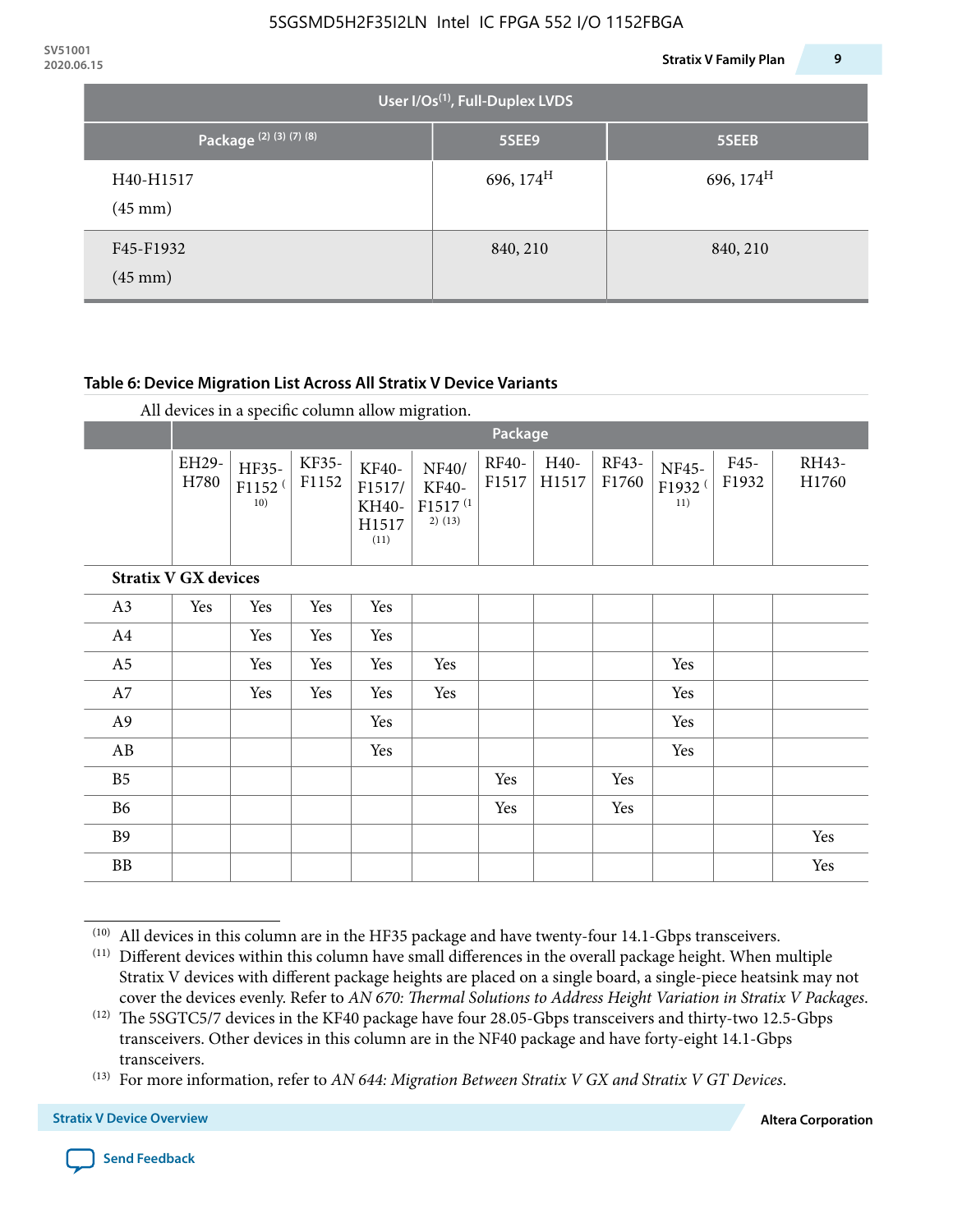#### **10 Low-Power Serial Transceivers**

**Package**

|  |  |  | <b>Stratix V GT devices</b> |  |
|--|--|--|-----------------------------|--|
|--|--|--|-----------------------------|--|

| C <sub>5</sub>             |                             |     |     | Yes |  |     |     |     |  |
|----------------------------|-----------------------------|-----|-----|-----|--|-----|-----|-----|--|
|                            |                             |     |     |     |  |     |     |     |  |
| C7                         |                             |     |     | Yes |  |     |     |     |  |
|                            | <b>Stratix V GS devices</b> |     |     |     |  |     |     |     |  |
| D3                         | Yes                         | Yes |     |     |  |     |     |     |  |
| D <sub>4</sub>             | Yes                         | Yes | Yes |     |  |     |     |     |  |
| D <sub>5</sub>             |                             | Yes | Yes |     |  |     |     |     |  |
| D <sub>6</sub>             |                             |     | Yes |     |  |     | Yes |     |  |
| D <sub>8</sub>             |                             |     | Yes |     |  |     | Yes |     |  |
| <b>Stratix V E devices</b> |                             |     |     |     |  |     |     |     |  |
| E <sub>9</sub>             |                             |     |     |     |  | Yes |     | Yes |  |
| EB                         |                             |     |     |     |  | Yes |     | Yes |  |

**Note:** To verify the pin migration compatibility, use the Pin Migration View window in the Quartus II software Pin Planner.

#### **Related Information**

• **[Altera Product Selector](http://www.altera.com/products/selector/psg-selector.html#)**

Provides the latest information about Altera products.

- **[For more information about verifying the pin migration compatibility, refer to the I/O](http://www.altera.com/literature/hb/qts/qts_qii52013.pdf) [Management chapter in volume 2 of the Quartus II Handbook.](http://www.altera.com/literature/hb/qts/qts_qii52013.pdf)**
- **[For full package details, refer to the Package information datasheet for Altera devices.](http://www.altera.com/support/devices/packaging/specifications/pkg-pin/spe-index.jsp)**
- **[AN 644: Migration Between Stratix V GX and Stratix V GT Devices](http://www.altera.com/literature/an/an644.pdf)**
- **[AN 670: Thermal Solutions to Address Height Variation in Stratix V Packages](http://www.altera.com/literature/an/an670.pdf)**

### **Low-Power Serial Transceivers**

Stratix V FPGAs deliver the industry's most flexible transceivers with the highest bandwidth from 600 Mbps to 28.05 Gbps, low bit error ratio (BER), and low power. Stratix V transceivers have many enhancements to improve flexibility and robustness. These enhancements include robust analog receiver clock and data recovery (CDR), advanced pre-emphasis, and equalization. In addition, each channel provides full featured embedded PCS hard IP to simplify the design, lower the power, and save valuable core resources.

Stratix V transceivers are compliant with a wide range of standard protocols and data rates and are equipped with a variety of signal conditioning features to support backplane, optical module, and chip-tochip applications.

Stratix V transceivers are located on the left and right sides of the device, as shown in the figure below. The transceivers are isolated from the rest of the chip to prevent core and I/O noise from coupling into the transceivers, thereby ensuring optimal signal integrity. The transceiver channels consist of the physical medium attachment (PMA), PCS, and high-speed clock networks. You can also configure unused transceiver PMA channels as additional transmitter PLLs.

**Altera Corporation Stratix V Device Overview**

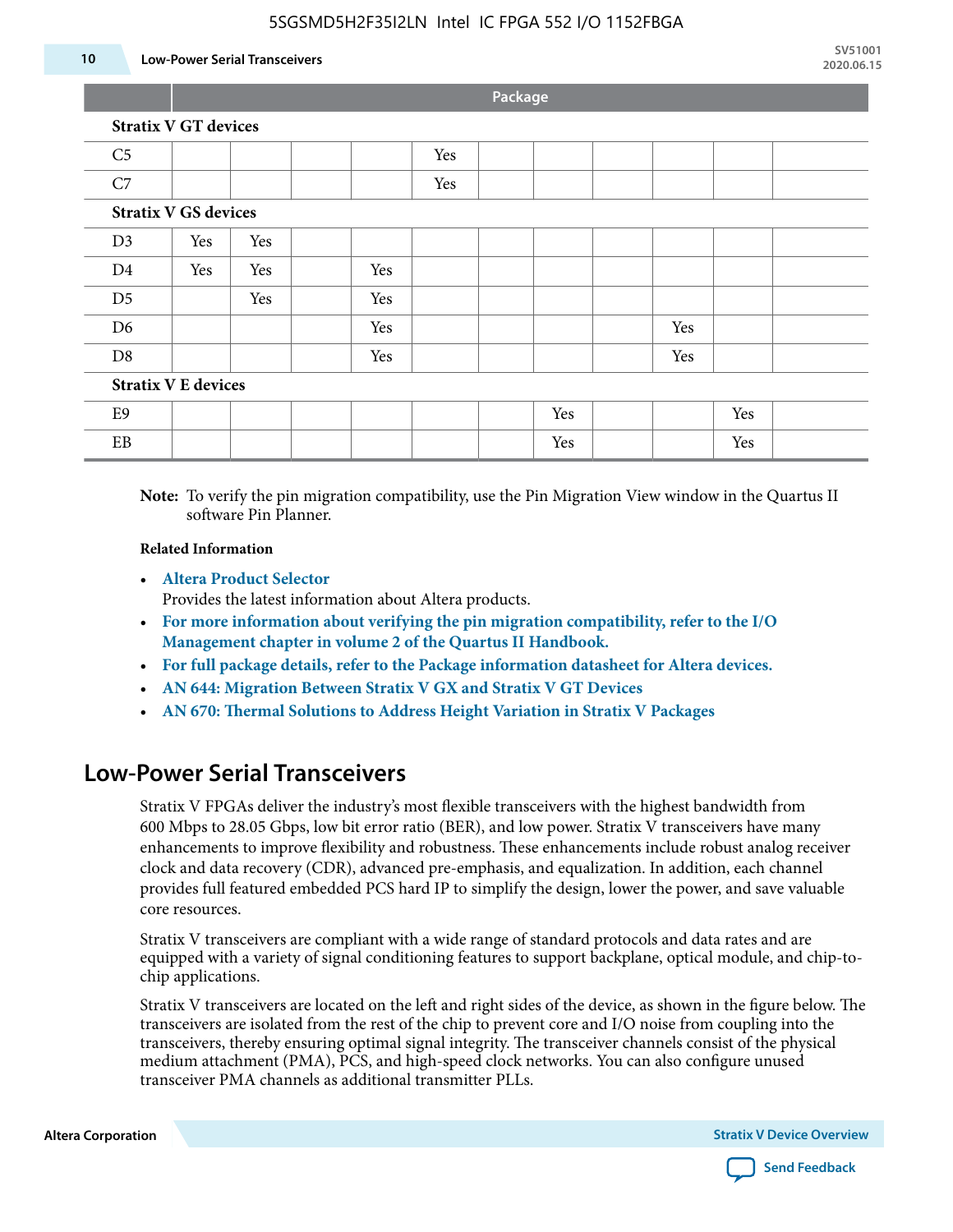### **Figure 1: Stratix V GT, GX, and GS Device Chip View**

This figure represents one variant of a Stratix V device with transceivers. Other variants may have a different floorplan than the one shown here.



(1) You can use the unused transceiver channels as additional transceiver transmitter PLLs.

The following table lists the PMA features for the Stratix V transceivers.

#### **Table 7: Transceiver PMA Features**

| <b>Feature</b>        | <b>Capability</b>                                                                              |
|-----------------------|------------------------------------------------------------------------------------------------|
| Chip-to-chip support  | 28.05 Gbps and 12.5 Gbps (Stratix V GT devices) and<br>14.1 Gbps (Stratix V GX and GS devices) |
| Backplane support     | 12.5 Gbps (Stratix V GX, GS, and GT devices)                                                   |
| Cable driving support | PCIe cable and eSATA applications                                                              |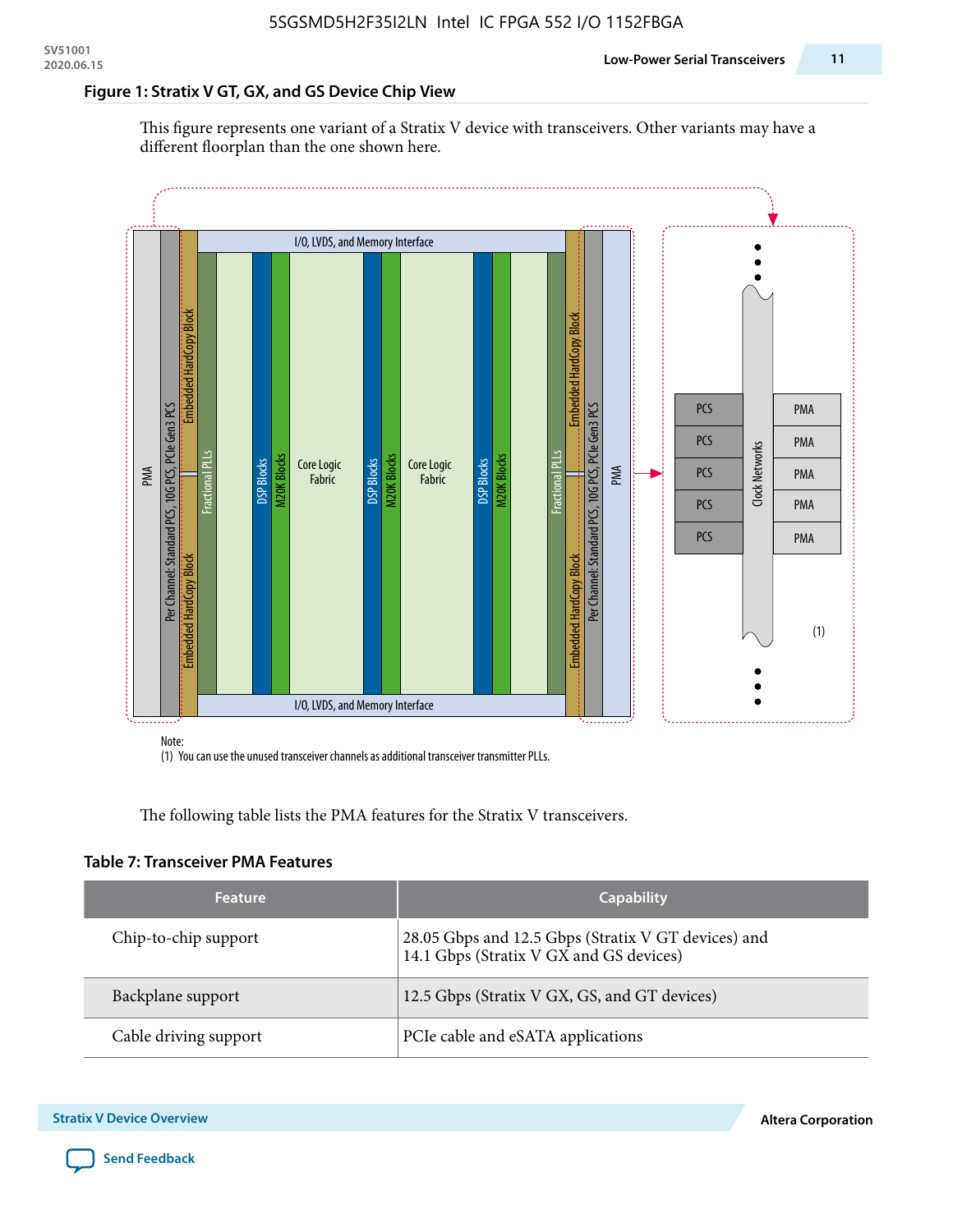**12 Low-Power Serial Transceivers**

| Feature                                             | <b>Capability</b>                                                                                                                                                         |
|-----------------------------------------------------|---------------------------------------------------------------------------------------------------------------------------------------------------------------------------|
| Optical module support with EDC                     | 10G Form-factor Pluggable (XFP), Small Form-factor Pluggable<br>(SFP+), Quad Small Form-factor Pluggable (QSFP), CXP, 100G<br>Pluggable (CFP), 100G Form-factor Pluggable |
| Continuous Time Linear Equalization<br>(CTLE)       | Receiver 4-stage linear equalization to support high-attenuation<br>channels                                                                                              |
| Decision Feedback Equalization (DFE)                | Receiver 5-tap digital equalizer to minimize losses and crosstalk                                                                                                         |
| Adaptive equalization (AEQ)                         | Adaptive engine to automatically adjust equalization to<br>compensate for changes over time                                                                               |
| PLL-based clock recovery                            | Superior jitter tolerance versus phase interpolation techniques                                                                                                           |
| Programmable deserialization and word<br>alignment  | Flexible deserialization width and configurable word alignment<br>patterns                                                                                                |
| Transmitter equalization (pre-emphasis)             | Transmitter driver 4-tap pre-emphasis and de-emphasis for<br>protocol compliance under lossy conditions                                                                   |
| Ring and LC oscillator transmitter PLLs             | Choice of transmitter PLLs per channel, optimized for specific<br>protocols and applications                                                                              |
| On-chip instrumentation (EyeQ data-<br>eye monitor) | Allows non-intrusive on-chip monitoring of both width and<br>height of the data eye                                                                                       |
| Dynamic reconfiguration                             | Allows reconfiguration of single channels without affecting<br>operation of other channels                                                                                |
| Protocol support                                    | Compliance with over 50 industry standard protocols in the<br>range of 600 Mbps to 28.05 Gbps                                                                             |

The Stratix V core logic connects to the PCS through an 8-, 10-, 16-, 20-, 32-, 40-, 64-, or 66-bit interface, depending on the transceiver data rate and protocol. Stratix V devices contain PCS hard IP to support PCIe Gen3, Gen2, Gen1, Interlaken, 10GE, XAUI, GbE, SRIO, CPRI, and GPON protocols. All other standard and proprietary protocols are supported through the transceiver PCS hard IP. The following table lists the transceiver PCS features.

### **Table 8: Transceiver PCS Features**

| <b>Protocol</b> | Data Rates (Gbps)     | <b>Transmitter Data Path</b>                                                                  | <b>Receiver Data Path</b>                                                                                  |
|-----------------|-----------------------|-----------------------------------------------------------------------------------------------|------------------------------------------------------------------------------------------------------------|
| Custom PHY      | $0.6 \text{ to } 8.5$ | Phase compensation FIFO, byte<br>serializer, 8B/10B encoder,<br>bit-slip, and channel bonding | Word aligner, de-skew FIFO,<br>rate match FIFO, 8B/10B<br>decoder, byte deserializer, and<br>byte ordering |

**Altera Corporation** 

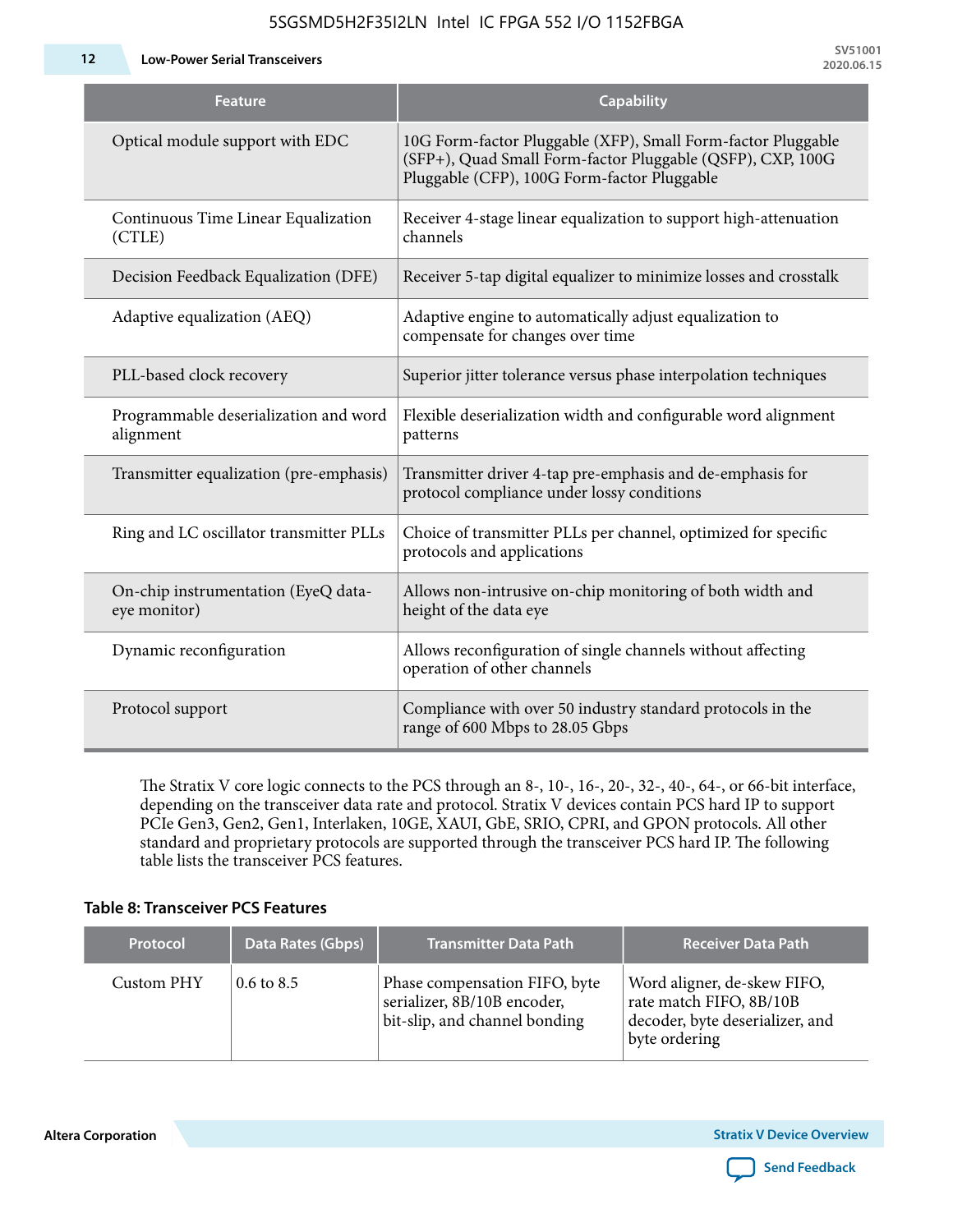**SV51001**

#### **2020.06.15 PCIe Gen3, Gen2, and Gen1 Hard IP (Embedded HardCopy Block) 13**

| Protocol                            | Data Rates (Gbps) | <b>Transmitter Data Path</b>                                                                           | <b>Receiver Data Path</b>                                                                                                               |  |
|-------------------------------------|-------------------|--------------------------------------------------------------------------------------------------------|-----------------------------------------------------------------------------------------------------------------------------------------|--|
| Custom 10G<br>PHY                   | 9.98 to 14.1      | TX FIFO, gear box, and bit-slip                                                                        | RX FIFO and gear box                                                                                                                    |  |
| x1, x4, x8 PCIe<br>Gen1 and Gen2    | 2.5 and 5.0       | Same as custom PHY plus PIPE<br>2.0 interface to core logic                                            | Same as custom PHY plus<br>PIPE 2.0 interface to core logic                                                                             |  |
| x1, x4, x8 PCIe<br>Gen <sub>3</sub> | 8                 | Phase compensation FIFO,<br>encoder, scrambler, gear box, and<br>bit-slip                              | Block synchronization, rate<br>match FIFO, decoder,<br>de-scrambler, and phase<br>compensation FIFO                                     |  |
| 10G Ethernet                        | 10.3125           | TX FIFO, 64/66 encoder,<br>scrambler, and gear box                                                     | RX FIFO, 64/66 decoder,<br>de-scrambler, block synchro-<br>nization, and gear box                                                       |  |
| Interlaken                          | 4.9 to 14.1       | TX FIFO, frame generator,<br>CRC-32 generator, scrambler,<br>disparity generator, and gear box         | RX FIFO, frame generator,<br>CRC-32 checker, frame<br>decoder, descrambler,<br>disparity checker, block<br>synchronization, and gearbox |  |
| OTN 40 and                          | $(4+1)$ x 11.3    | TX FIFO, channel bonding, and                                                                          | RX FIFO, lane deskew, and                                                                                                               |  |
| 100                                 | $(10+1)$ x 11.3   | byte serializer                                                                                        | byte de-serializer                                                                                                                      |  |
| GbE                                 | 1.25              | Same as custom PHY plus GbE<br>state machine                                                           | Same as custom PHY plus<br>GbE state machine                                                                                            |  |
| <b>XAUI</b>                         | 3.125 to 4.25     | Same as custom PHY plus XAUI<br>state machine for bonding four<br>channels                             | Same as custom PHY plus<br>XAUI state machine for re-<br>aligning four channels                                                         |  |
| <b>SRIO</b>                         | 1.25 to 6.25      | Same as custom PHY plus SRIO<br>V2.1 compliant x2 and x4 channel SRIO V2.1 compliant x2 and<br>bonding | Same as custom PHY plus<br>x4 deskew state machine                                                                                      |  |
| <b>CPRI</b>                         | 0.6144 to 9.83    | Same as custom PHY plus TX<br>deterministic latency                                                    | Same as custom PHY plus RX<br>deterministic latency                                                                                     |  |
| <b>GPON</b>                         | 1.25, 2.5, and 10 | Same as custom PHY                                                                                     | Same as custom PHY                                                                                                                      |  |

# **PCIe Gen3, Gen2, and Gen1 Hard IP (Embedded HardCopy Block)**

Stratix V devices have PCIe hard IP designed for performance, ease-of-use, and increased functionality. The PCIe hard IP consists of the PCS, data link, and transaction layers. The PCIe hard IP supports Gen3, Gen2, and Gen1 end point and root port up to x8 lane configurations.

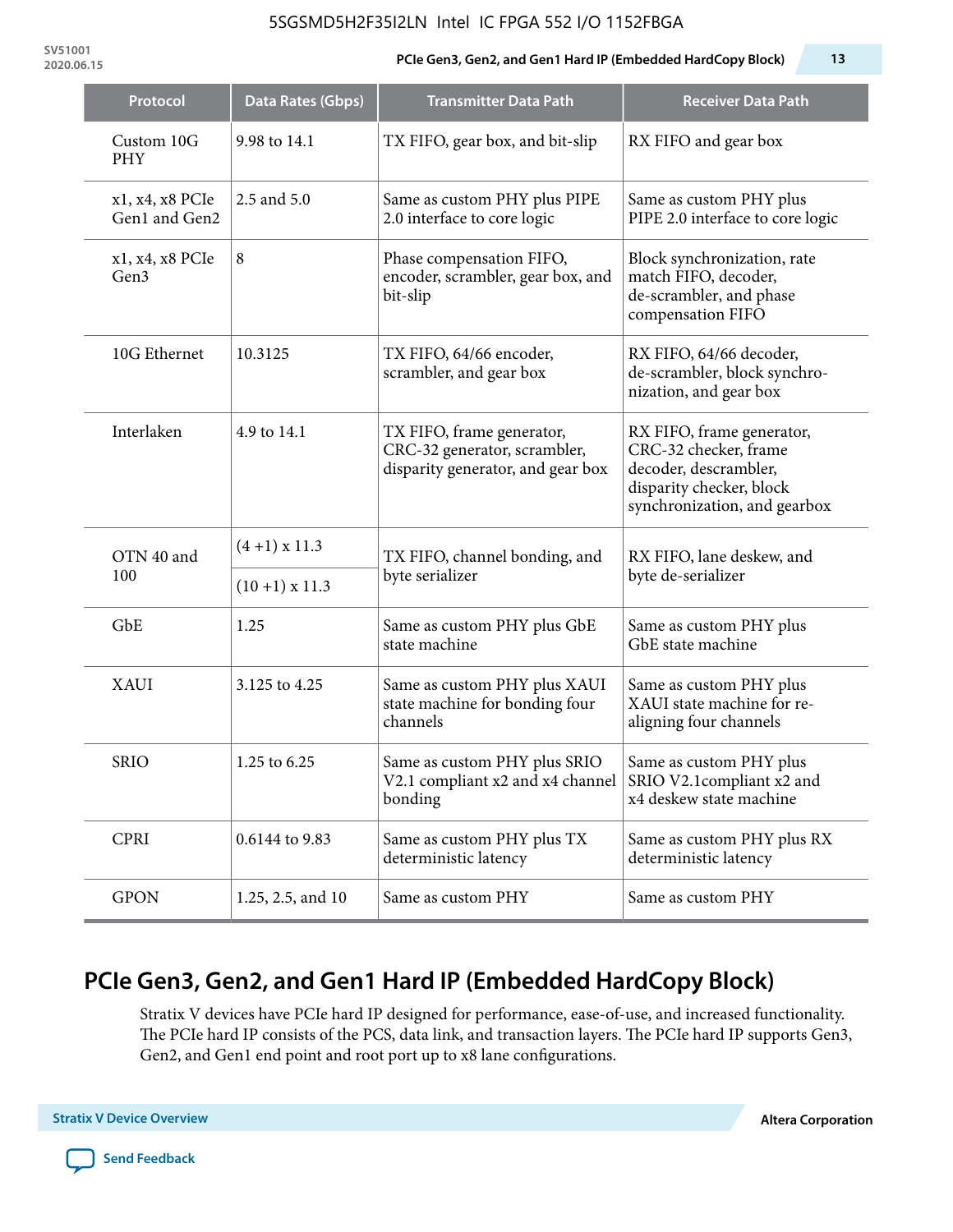#### **14 External Memory and GPIO**

The Stratix V PCIe hard IP operates independently from the core logic, which allows the PCIe link to wake up and complete link training in less than 100 ms while the Stratix V device completes loading the programming file for the rest of the FPGA. The PCIe hard IP also provides added functionality, which helps support emerging features such as Single Root I/O Virtualization (SR-IOV) or optional protocol extensions. In addition, the Stratix V device PCIe hard IP has improved end-to-end data path protection using ECC and enables device CvP.

In all Stratix V devices, the primary PCIe hard IP that supports CvP is always in the bottom left corner of the device (IOBANK\_B0L) when viewing the die from the top.

### **External Memory and GPIO**

Each Stratix V I/O block has a hard FIFO that improves the resynchronization margin as data is transferred from the external memory to the FPGA.

The hard FIFO also lowers PHY latency, resulting in higher random access performance. GPIOs include on-chip dynamic termination to reduce the number of external components and minimize reflections. On-package decoupling capacitors suppress noise on the power lines, which reduce noise coupling into the I/Os. Memory banks are isolated to prevent core noise from coupling to the output, thus reducing jitter and providing optimal signal integrity.

The external memory interface block uses advanced calibration algorithms to compensate for process, voltage and temperature (PVT) variations in the FPGA and external memory components. The advanced algorithms ensure maximum bandwidth and a robust timing margin across all conditions. Stratix V devices deliver a complete memory solution with the High Performance Memory Controller II (HPMC II) and UniPHY MegaCore® IP that simplifies a design for today's advanced memory modules. The following table lists external memory interface block performance.

| Interface         | Performance (MHz) |
|-------------------|-------------------|
| DDR3              | 933               |
| DDR <sub>2</sub>  | 400               |
| QDR II            | 350               |
| $QDR II+$         | 550               |
| <b>RLDRAM II</b>  | 533               |
| <b>RLDRAM III</b> | 800               |

#### **Table 9: External Memory Interface Performance**

The specifications listed in this table are performance targets. For a current achievable performance, use the *External Memory Interface Spec Estimator*.

#### **Related Information**

**[External Memory Interface Spec Estimator](http://www.altera.com/technology/memory/estimator/mem-emif-index.html)**

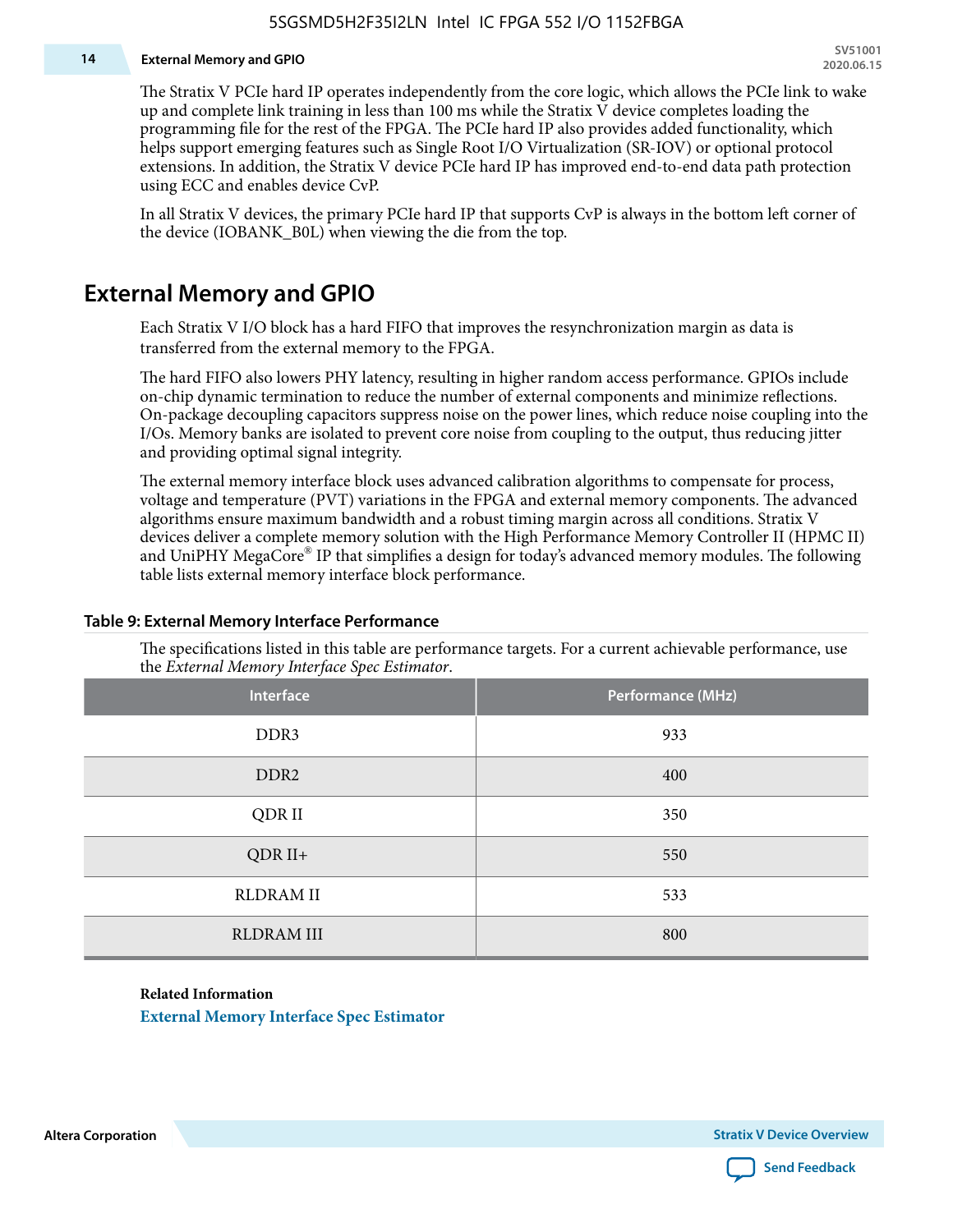# **Adaptive Logic Module**

Stratix V devices use an improved ALM to implement logic functions more efficiently. The Stratix V ALM has eight inputs with a fracturable look-up table (LUT), two dedicated embedded adders, and four dedicated registers.

The Stratix V ALM has the following enhancements:

- Packs 6% more logic when compared with the ALM found in Stratix IV devices.
- Implements select 7-input LUT-based functions, all 6-input logic functions, and two independent functions consisting of smaller LUT sizes (such as two independent 4-input LUTs) to optimize core usage.
- Adds more registers (four registers per 8-input fracturable LUT). More registers allow Stratix V devices to maximize core performance at a higher core logic usage and provides easier timing closure for register-rich and heavily pipelined designs.

The Quartus II software leverages the Stratix V ALM logic structure to deliver the highest performance, optimal logic usage, and lowest compile times. The Quartus II software simplifies design re-use because it automatically maps legacy Stratix designs into the new Stratix V ALM architecture.

# **Clocking**

The Stratix V device core clock network is designed to support 800-MHz fabric operations and 1,066-MHz and 1,600-Mbps external memory interfaces.

The clock network architecture is based on Altera's proven global, quadrant, and peripheral clock structure, which is supported by dedicated clock input pins and fractional clock synthesis PLLs. The Quartus II software identifies all unused sections of the clock network and powers them down, which reduces power consumption.

# **Fractional PLL**

Stratix V devices contain up to 32 fractional PLLs.

You can use the fractional PLLs to reduce both the number of oscillators required on the board and the clock pins used in the FPGA by synthesizing multiple clock frequencies from a single reference clock source. In addition, you can use the fractional PLLs for clock network delay compensation, zero delay buffering, and transmitter clocking for transceivers. Fractional PLLs can be individually configured for integer mode or fractional mode with third-order delta-sigma modulation.

# **Embedded Memory**

Stratix V devices contain two types of embedded memory blocks: MLAB (640-bit) and M20K (20-Kbit). MLAB blocks are ideal for wide and shallow memories. M20K blocks are useful for supporting larger memory configurations and include ECC.

Both types of memory blocks operate up to 600 MHz and can be configured to be a single- or dual-port RAM, FIFO, ROM, or shift register. These memory blocks are flexible and support a number of memory configurations, as shown in the following table.

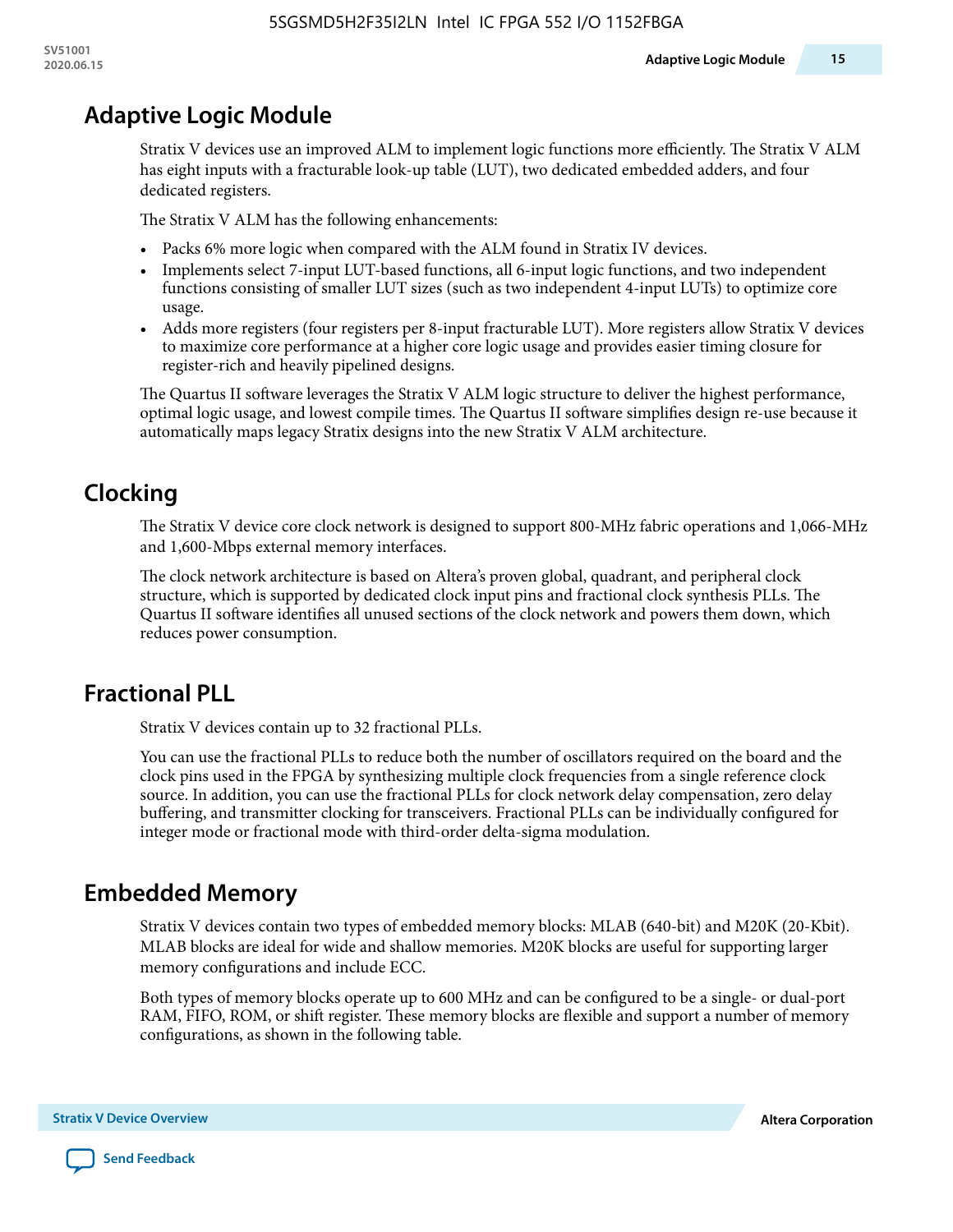### **16 Variable Precision DSP Block**

**SV51001 2020.06.15**

#### **Table 10: Embedded Memory Block Configuration**

| MLAB (640 Bits) | M20K (20,480 Bits) |
|-----------------|--------------------|
|                 | 512x40             |
|                 | 1Kx20              |
| 32x20           | 2Kx10              |
| 64x10           | 4Kx5               |
|                 | 8Kx2               |
|                 | 16Kx1              |

The Quartus II software simplifies design re-use by automatically mapping memory blocks from legacy Stratix devices into the Stratix V memory architecture.

### **Variable Precision DSP Block**

Stratix V FPGAs feature the industry's first variable precision DSP block that you can configure to natively support signal processing with precision ranging from 9x9 to 36x36.

You can independently configure each DSP block at compile time as either a dual 18x18 multiply accumulate or a single 27x27 multiply accumulate. With a dedicated 64-bit cascade bus, you can cascade multiple variable precision DSP blocks to implement even higher precision DSP functions efficiently. The following table describes how variable precision is accommodated within a DSP block or by using multiple blocks.

| <b>Multiplier Size</b><br>(bits) | <b>DSP Block Resources</b>          | <b>Expected Usage</b>                                      |
|----------------------------------|-------------------------------------|------------------------------------------------------------|
| 9x9                              | 1/3 of variable precision DSP block | Low precision fixed point                                  |
| 18x18                            | 1/2 of variable precision DSP block | Medium precision fixed point                               |
| 27x27                            | 1 variable precision DSP block      | High precision fixed or single precision<br>floating point |
| 36x36                            | 2 variable precision DSP blocks     | Very high precision fixed point                            |

### **Table 11: Variable Precision DSP Block Configurations**

Complex multiplication is common in DSP algorithms. One of the most popular applications of complex multipliers is the fast Fourier transform (FFT) algorithm, which increases precision requirements on only one side of the multiplier. The variable precision DSP block is designed to support the FFT algorithm with a proportional increase in DSP resources with precision growth. The following table lists complex multipli‐ cation with variable precision DSP blocks.

**Altera Corporation** 

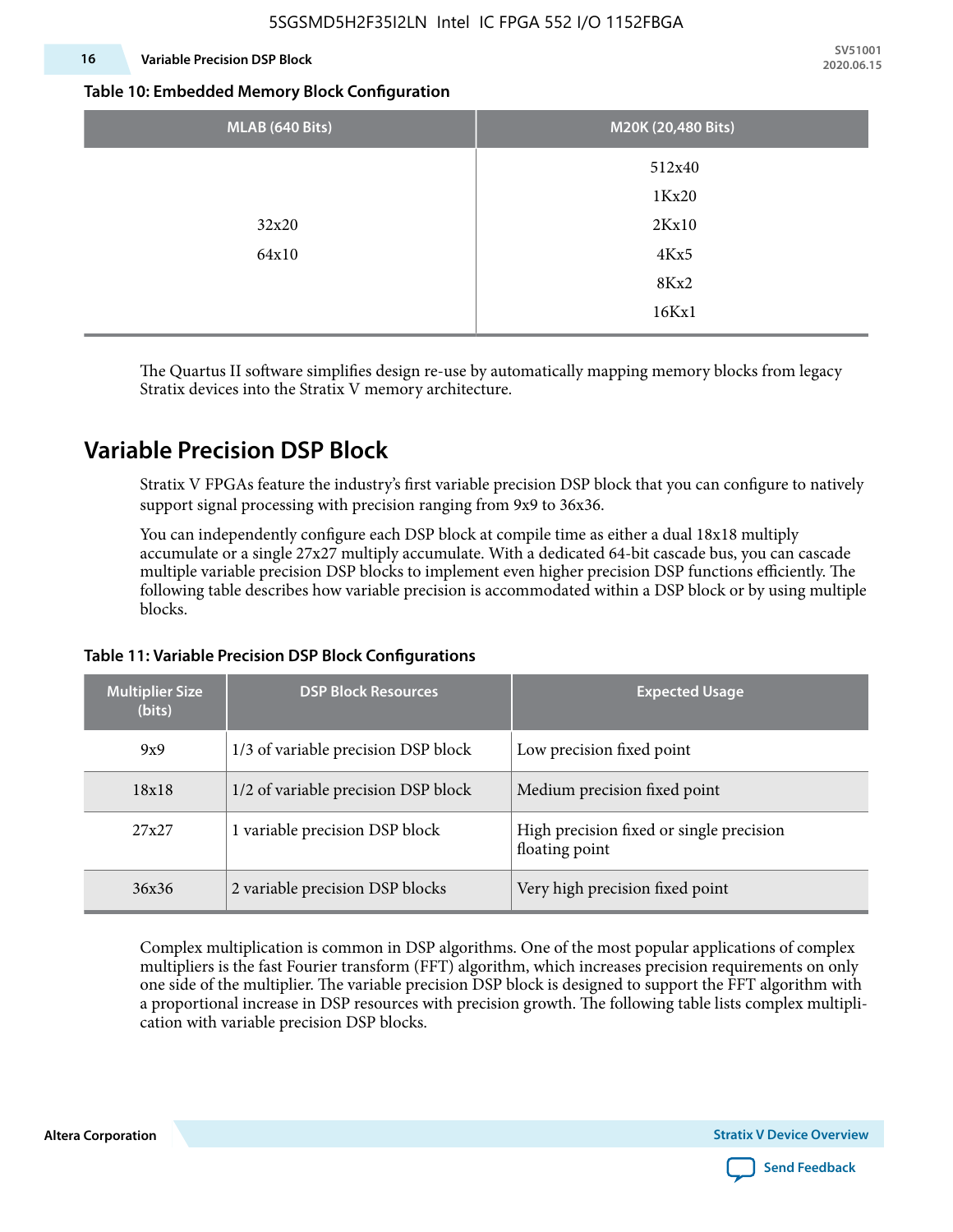| <b>Multiplier Size</b><br>(bits) | <b>DSP Block Resources</b>      | <b>Expected Usage</b>                     |
|----------------------------------|---------------------------------|-------------------------------------------|
| 18x18                            | 2 variable precision DSP blocks | Resource optimized FFTs                   |
| 18x25                            | 3 variable precision DSP blocks | Accommodate bit growth through FFT stages |
| 18x36                            | 4 variable precision DSP blocks | Highest precision FFT stages              |
| 27x27                            | 4 variable precision DSP blocks | Single precision floating point           |

#### **Table 12: Complex Multiplication with Variable Precision DSP Blocks**

For FFT applications with high dynamic range requirements, only the Altera $^\circ$  FFT MegaCore offers an option of single precision floating point implementation, with the resource usage and performance similar to high-precision fixed point implementations.

Other new features include:

- 64-bit accumulator, the largest in the industry
- Hard pre-adder, available in both 18- and 27-bit modes
- Cascaded output adders for efficient systolic FIR filters
- Internal coefficient register banks
- Enhanced independent multiplier operation
- Efficient support for single- and double-precision floating point arithmetic
- Ability to infer all the DSP block modes through HDL code using the Altera Complete Design Suite

The variable precision DSP block is ideal for higher bit precision in high-performance DSP applications. At the same time, the variable precision DSP block can efficiently support the many existing 18-bit DSP applications, such as high definition video processing and remote radio heads. Stratix V FPGAs, with the variable precision DSP block architecture, are the only FPGA family that can efficiently support many different precision levels, up to and including floating point implementations. This flexibility results in increased system performance, reduced power consumption, and reduced architecture constraints for system algorithm designers.

### **Power Management**

Stratix V devices leverage FPGA architectural features and process technology advancements to reduce total power consumption by up to 30% when compared with Stratix IV devices at the same performance level.

Stratix V devices continue to provide programmable power technology, introduced in earlier generations of Stratix FPGA families. The Quartus II software PowerPlay feature identifies critical timing paths in a design and biases core logic in that path for high performance. PowerPlay also identifies non-critical timing paths and biases core logic in that path for low power instead of high performance. PowerPlay automatically biases core logic to meet performance and optimize power consumption.

Additionally, Stratix V devices have a number of hard IP blocks that reduce logic resources and deliver substantial power savings when compared with soft implementations. The list includes PCIe Gen1/Gen2/ Gen3, Interlaken PCS, hard I/O FIFOs, and transceivers. Hard IP blocks consume up to 50% less power than equivalent soft implementations.

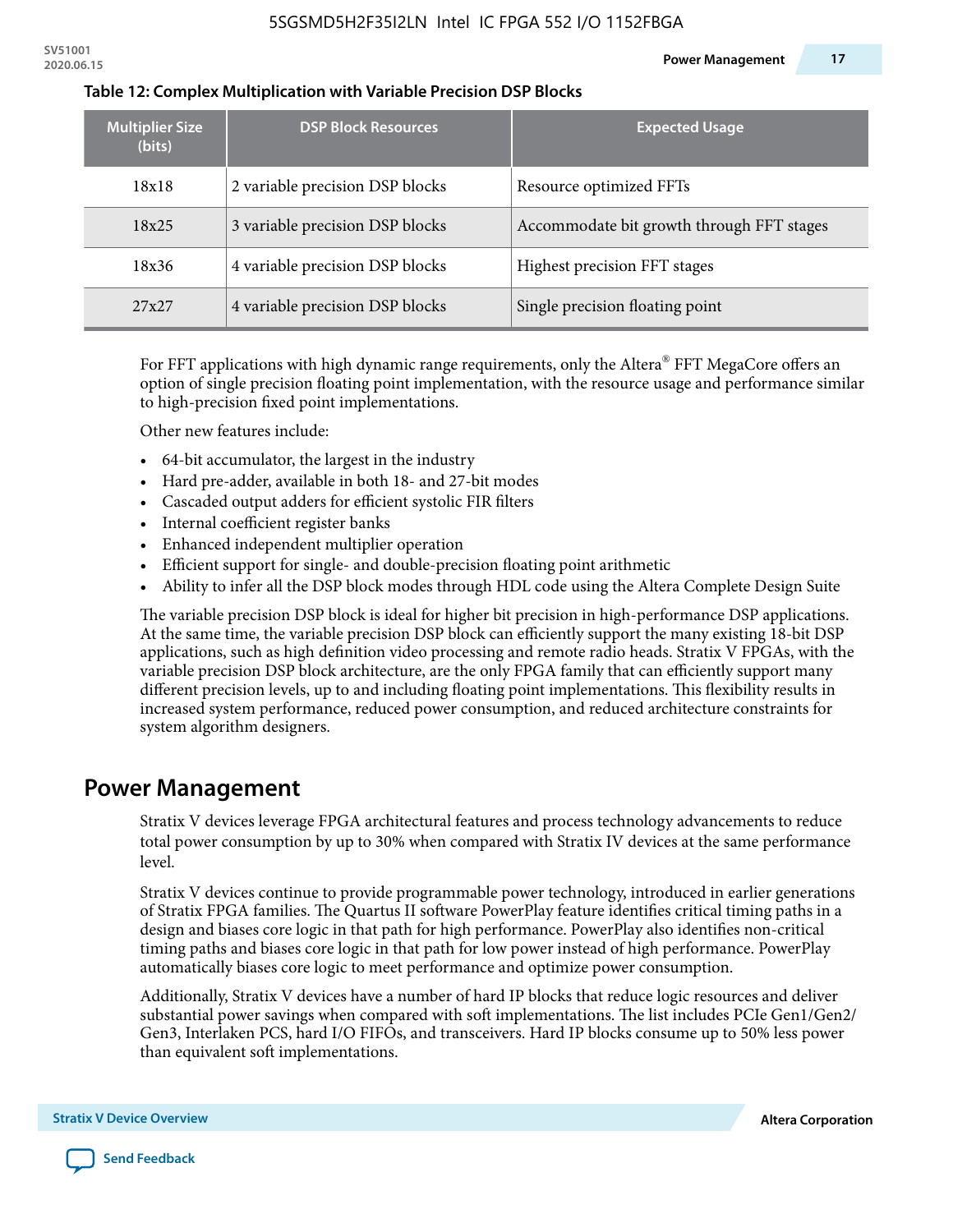#### **18 Incremental Compilation**

Stratix V transceivers are designed for power efficiency. The transceiver channels consume 50% less power than Stratix IV FPGAs. The transceiver PMA consumes approximately 90 mW at 6.5 Gbps and 170 mW at 12.5 Gbps.

# **Incremental Compilation**

The Quartus II software incremental compilation feature reduces compilation time by up to 70% and preserves performance to ease timing closure.

Incremental compilation supports top-down, bottom-up, and team-based design flows. Incremental compilation facilitates modular hierarchical and team-based design flows where a team of designers work in parallel on a design. Different designers or IP providers can develop and optimize different blocks of the design independently, which you can then import into the top-level project.

# **Enhanced Configuration and CvP**

Stratix V device configuration is enhanced for ease-of-use, speed, and cost.

Stratix V devices support a new 4-bit bus active serial mode (ASx4). ASx4 supports up to a 400Mbps data rate using small low-cost quad interface Flash devices. ASx4 mode is easy to use and offers an ideal balance between cost and speed. Finally, the fast passive parallel (FPP) interface is enhanced to support 8-, 16-, and 32-bit data widths to meet a wide range of performance and cost goals.

You can configure Stratix V FPGAs using CvP with PCIe. CvP with PCIe divides the configuration process into two parts: the PCIe hard IP and periphery and the core logic fabric. CvP uses a much smaller amount of external memory (flash or ROM) because CvP has to store only the configuration file for the PCIe hard IP and periphery. The 100-ms power-up to active time (for PCIe) is much easier to achieve when only the PCIe hard IP and periphery are loaded. After the PCIe hard IP and periphery are loaded and the root port is booted up, application software running on the root port can send the configuration file for the FPGA fabric across the PCIe link where the file is loaded into the FPGA. The FPGA is then fully configured and functional.

The following table lists the configuration modes available for Stratix V devices.

| <b>Mode</b>                           | <b>Fast or</b><br><b>Slow POR</b> | Compres-<br>sion | <b>Encryption</b> | Remote<br><b>Update</b> | Data Width | <b>Max Clock</b><br>Rate (MHz) | <b>Max Data Rate</b><br>(Mbps) |
|---------------------------------------|-----------------------------------|------------------|-------------------|-------------------------|------------|--------------------------------|--------------------------------|
| <b>Active Serial</b><br>(AS)          | Yes                               | Yes              | Yes               | Yes                     | 1, 4       | 100                            | 400                            |
| Passive Serial<br>(PS)                | Yes                               | Yes              | Yes               |                         | 1          | 125                            | 125                            |
| <b>Fast Passive</b><br>Parallel (FPP) | Yes                               | Yes              | Yes               | $Yes$ $(14)$            | 8, 16, 32  | $125^{(15)}$                   | 3,000                          |

### **Table 13: Configuration Modes for Stratix V Devices**

**Altera Corporation Stratix V Device Overview**



<sup>(14)</sup> Remote update support with the Parallel Flash Loader.

<sup>&</sup>lt;sup>(15)</sup> The maximum clock rate is 125 MHz for x8 and x16 FPP, but only 100 MHz for x32 FPP.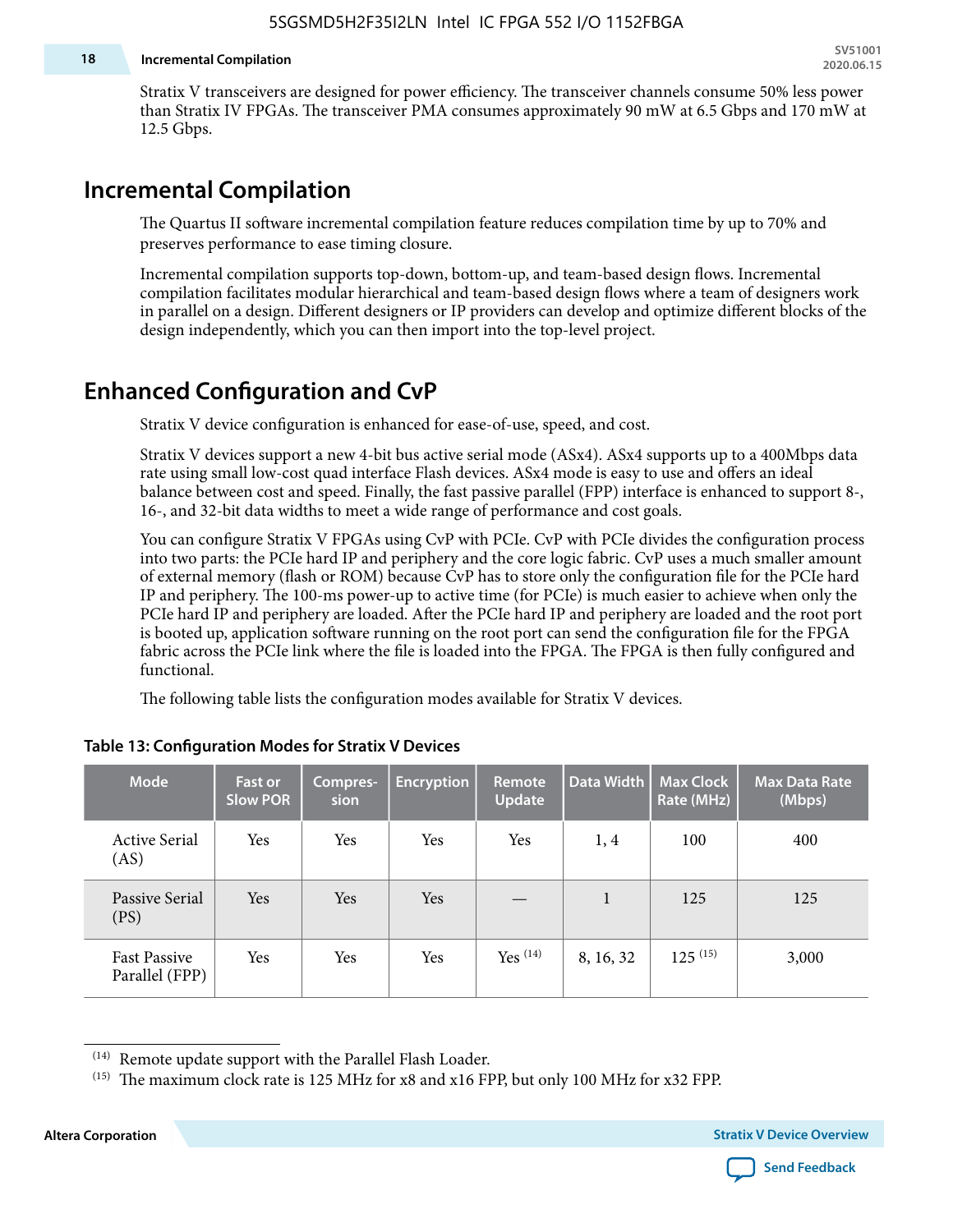| <b>Mode</b>                     | <b>Fast or</b><br><b>Slow POR</b> | Compres-<br>sion | <b>Encryption</b> | Remote<br><b>Update</b> | Data Width | <b>Max Clock</b><br>Rate (MHz) | <b>Max Data Rate</b><br>(Mbps) |
|---------------------------------|-----------------------------------|------------------|-------------------|-------------------------|------------|--------------------------------|--------------------------------|
| CvP                             |                                   |                  | Yes               | Yes                     | 1, 2, 4, 8 |                                | 3,000                          |
| Partial<br>Reconfigura-<br>tion |                                   |                  | Yes               | Yes                     | 16         | 125                            | 2,000                          |
| <b>JTAG</b>                     |                                   |                  |                   |                         |            | 33                             | 33                             |

### **Partial Reconfiguration**

Partial reconfiguration allows you to reconfigure part of the FPGA while other sections continue to operate.

This capability is required in systems where uptime is critical because partial reconfiguration allows you to make updates or adjust functionality without disrupting services. While lowering power and cost, partial reconfiguration also increases the effective logic density by removing the necessity to place FPGA functions that do not operate simultaneously. Instead, you can store these functions in external memory and load them as required. This capability reduces the size of the FPGA by allowing multiple applications on a single FPGA, saving board space and reducing power.

You no longer need to know all the details of the FPGA architecture to perform partial reconfiguration. Altera simplifies the process by extending the power of incremental compilation used in earlier versions of the Quartus II software.

Partial reconfiguration is supported in the following configurations:

- Partial reconfiguration through the FPP x16 I/O interface
- CvP
- Soft internal core, such as the Nios® II processor.

# **Automatic Single Event Upset Error Detection and Correction**

Stratix V devices offer single event upset (SEU) error detection and correction circuitry that is robust and easy to use.

The correction circuitry includes protection for configuration RAM (CRAM) programming bits and user memories. The CRAM is protected by a continuously running cyclical redundancy check (CRC) error detection circuit with integrated ECC that automatically corrects one or double-adjacent bit errors and detects higher order multi-bit errors. When more than two errors occur, correction is available through a core programming file reload that refreshes a design while the FPGA is operating.

The physical layout of the FPGA is optimized to make the majority of multi-bit upsets appear as independent single- or double-adjacent bit errors, which are automatically corrected by the integrated CRAM ECC circuitry. In addition to the CRAM protection in Stratix V devices, user memories include integrated ECC circuitry and are layout-optimized to enable error detection of 3-bit errors and correction for 2-bit errors.

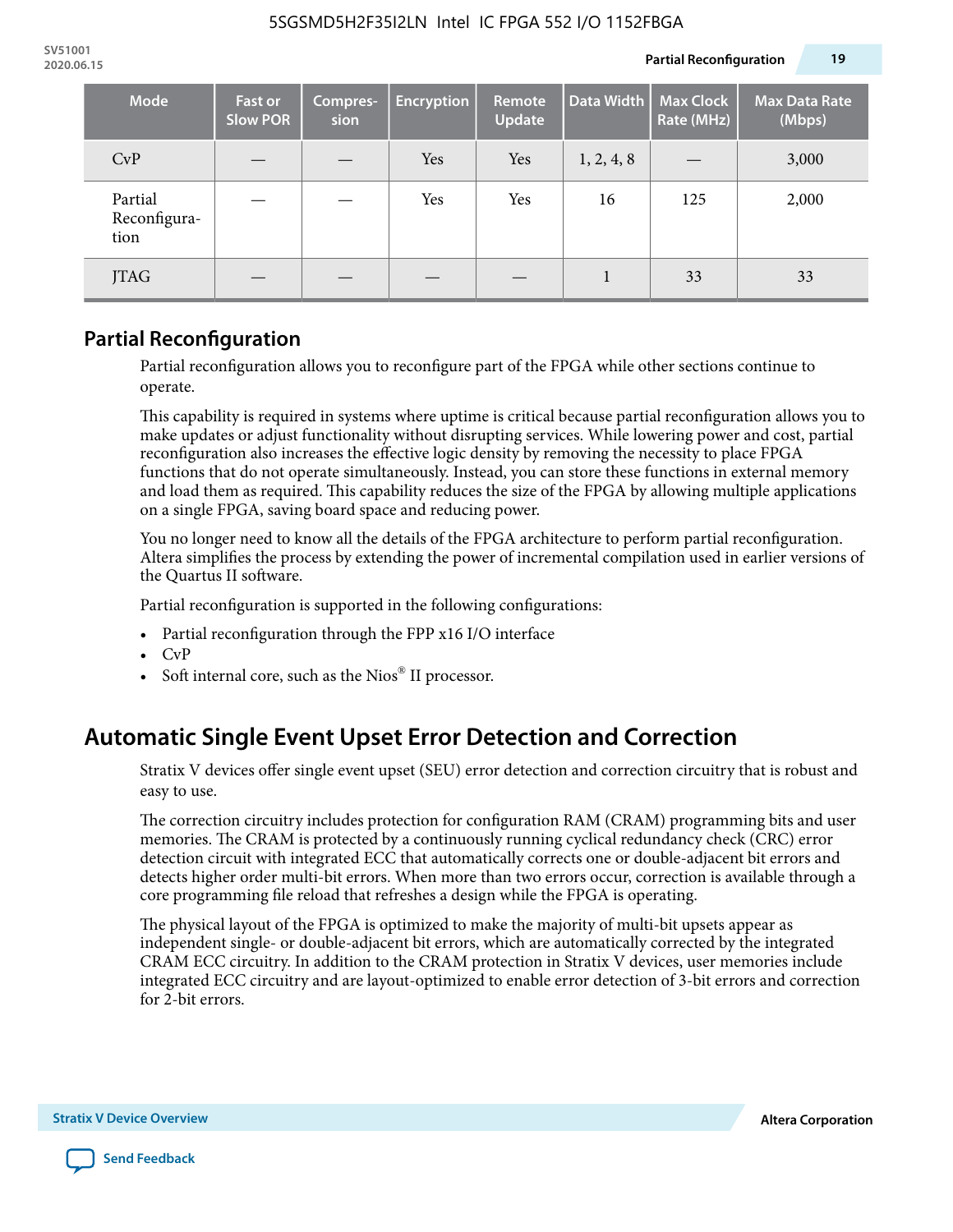# **HardCopy V Devices**

HardCopy V ASICs offer the lowest risk and lowest total cost in ASIC designs with embedded high-speed transceivers. You can prototype and debug with Stratix V FPGAs, then use HardCopy V ASICs for volume production. The proven turnkey process creates a functionally equivalent HardCopy V ASIC with or without embedded transceivers to meet all timing constraints in as little as 12 weeks.

The powerful combination of Stratix V FPGAs and HardCopy V ASICs can help you meet your design requirements. Whether you plan for ASIC production and require the lowest-risk, lowest-cost path from specification to production or require a cost reduction path for your FPGA-based systems, Altera provides the optimal solution for power, performance, and device bandwidth.

# **Ordering Information**

This section describes ordering information for Stratix V GT, GX, GS, and E devices.

The following figure shows the ordering codes for Stratix V devices.

**Altera Corporation** 

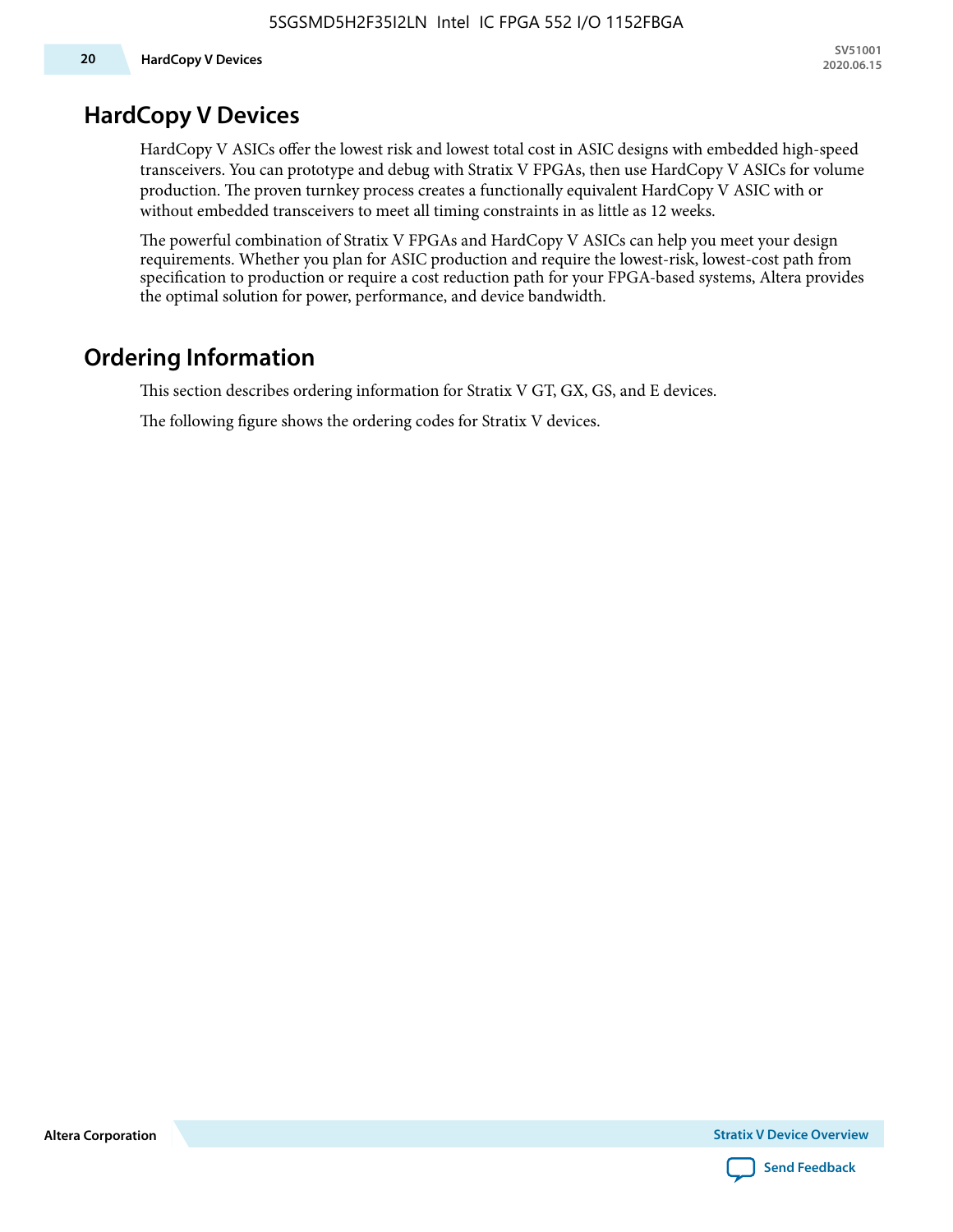#### **Figure 2: Ordering Information for Stratix V Devices**



(1) Stratix V mainstream "M" devices have exactly one instantiation of PCI Express hard IP. Extended "E" devices have either two or four instantiations of PCI Express hard IP, depending on the device and package combination. For non-transceiver Stratix V devices, this character does not appear in the part number.

(2) You can select one or two of these options, or you can ignore these options.

(3) YY parts can support transceiver operations up to 10.3125 Gbps.

(4) Contact Intel for availability.

# **Document Revision History**

| <b>Document</b><br><b>Version</b> | <b>Changes</b>                                                                                                                                            |
|-----------------------------------|-----------------------------------------------------------------------------------------------------------------------------------------------------------|
| 2020.06.15                        | Updated Figure: Ordering Information for Stratix V Devices:<br>• Added the RoHS ordering information.<br>• Removed "ES" from the list of optional suffix. |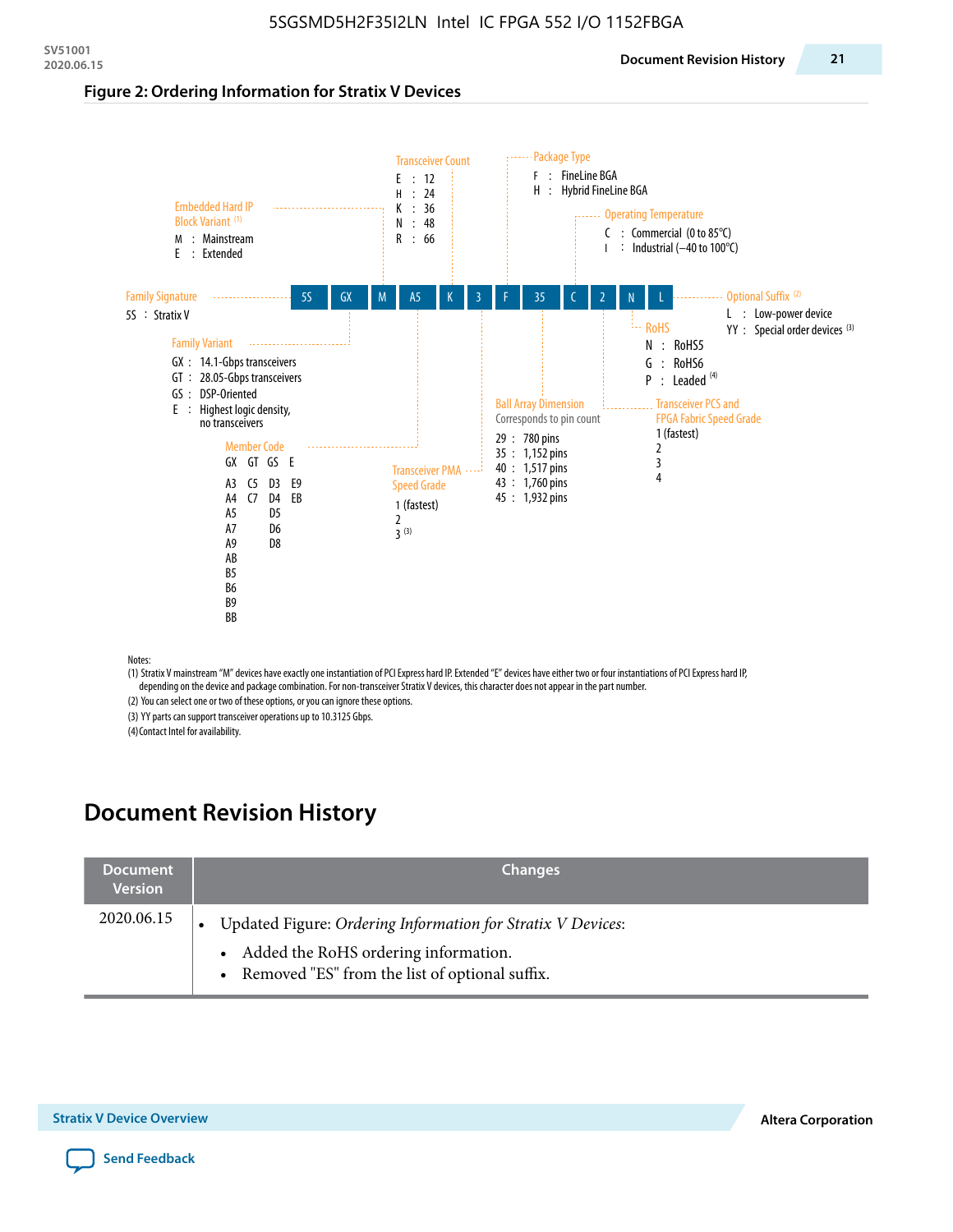#### **22 Document Revision History**

**SV51001 2020.06.15**

### **Table 14: Document Revision History**

| <b>Date</b>   | <b>Version</b> | <b>Changes Made</b>                                                                                                                                                                                                                                                                                                                                                                                                                                                                                                                                        |
|---------------|----------------|------------------------------------------------------------------------------------------------------------------------------------------------------------------------------------------------------------------------------------------------------------------------------------------------------------------------------------------------------------------------------------------------------------------------------------------------------------------------------------------------------------------------------------------------------------|
| October 2015  | 2015.10.01     | Changed heading in the "Ordering Information for Stratix V<br>Devices" figure to "Embedded Hard IP Block Variant".                                                                                                                                                                                                                                                                                                                                                                                                                                         |
| January 2015  | 2015.01.15     | • Added ALM counts and device package sizes to the four<br>device family features tables.<br>In the "Stratix V GX Device Features" table, changed the<br>number of DDR3 SDRAM x72 DIMM Interfaces for the<br>5SGXA3 and 5SGXA4 devices to 6. Also added footnote<br>to this row.<br>Deleted listings for 40GBASE-R and 100GBASE-R<br>Ethernet from the "Transceiver PCS Features" table in the<br>"Low-Power Serial Transceivers" section.<br>Added YY code to the Optional Suffix category in the<br>"Ordering Information for Stratix V Devices" figure. |
| April 2014    | 2014.04.08     | Updated "Variable precision DSP blocks" section of the<br>"Features Summary" table to 600 MHz performance.                                                                                                                                                                                                                                                                                                                                                                                                                                                 |
| April 2014    | 2014.04.03     | Updated GPIOs section of the "Features Summary" table<br>to 1.6 Gbps LVDS.<br>Changed clocking speed to 800 MHz in the "Features<br>Summary" and the "Clocking" sections.                                                                                                                                                                                                                                                                                                                                                                                  |
| January 2014  | 2014.01.10     | Added link to Altera Product Selector in the "Stratix V<br>$\bullet$<br>Family Plan" section.<br>Corrected DDR2 performance from 533 MHz to<br>$\bullet$<br>400 MHz.<br>Updated "Device Migration List Across All Stratix V<br>Device Variants" table.                                                                                                                                                                                                                                                                                                     |
| May 2013      | 2013.05.06     | Added link to the known document issues in the<br>Knowledge Base.<br>Updated backplane support information.<br>$\bullet$<br>Added a note about the number of I/Os to each table in<br>the "Stratix V Family Plan" section.<br>Updated the "Ordering Information for Stratix V<br>$\bullet$<br>Devices" figure.                                                                                                                                                                                                                                             |
| December 2012 | 3.1            | Updated Table 6 and Table 13.<br>$\bullet$<br>Updated Figure 2.<br>$\bullet$                                                                                                                                                                                                                                                                                                                                                                                                                                                                               |
| June 2012     | 3.0            | Converted chapter to stand-alone format and removed<br>$\bullet$<br>from the Stratix V handbook.<br>Changed title of document to Stratix V Device Overview<br>$\bullet$<br>Updated Figure 1.<br>$\bullet$<br>Minor text edits.                                                                                                                                                                                                                                                                                                                             |

**Altera Corporation** 

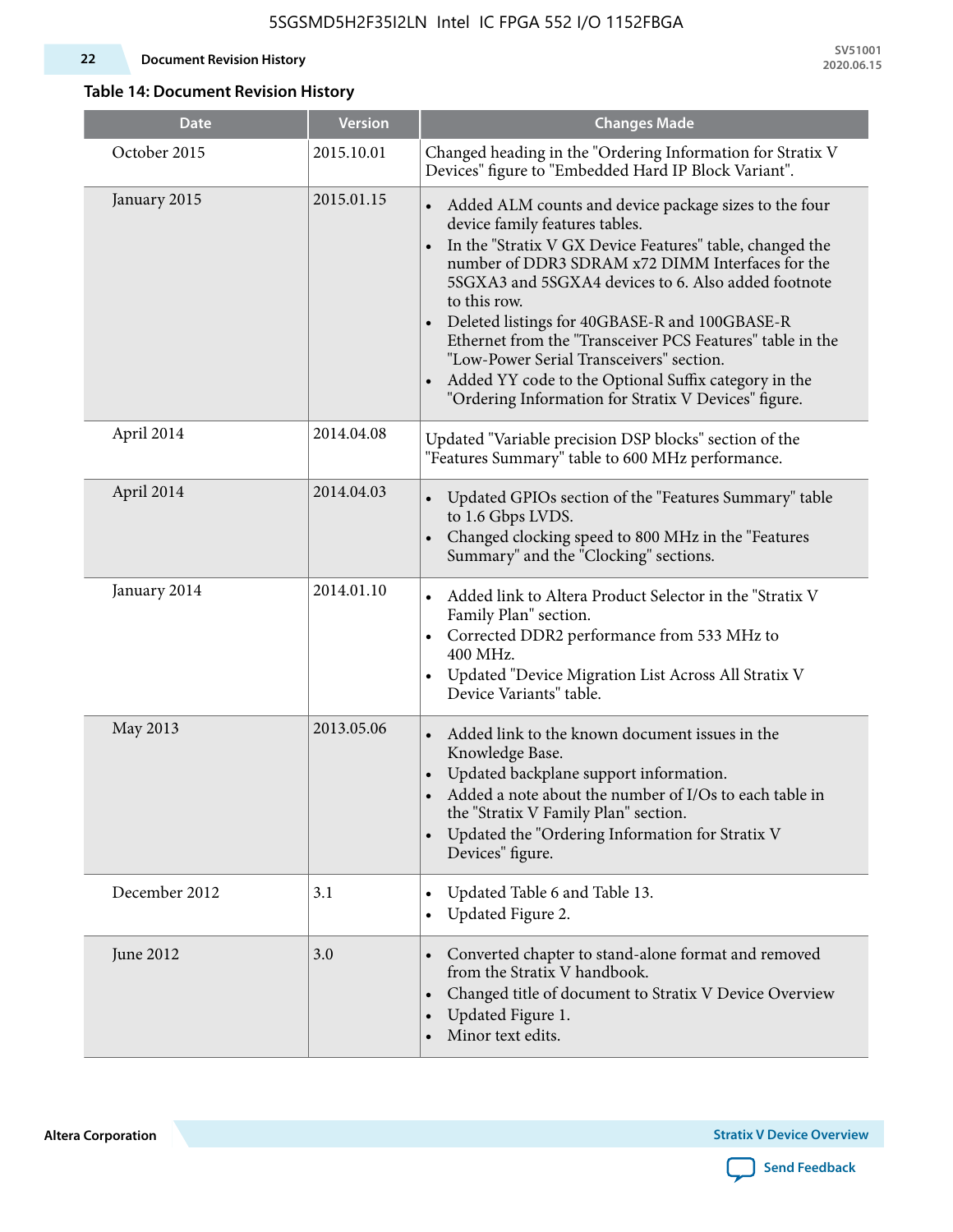**SV51001**

| <b>Date</b>    | <b>Version</b> | <b>Changes Made</b>                                                                                                                                                                                                                                   |
|----------------|----------------|-------------------------------------------------------------------------------------------------------------------------------------------------------------------------------------------------------------------------------------------------------|
| February 2012  | 2.3            | Updated Table 1-2, Table 1-3, Table 1-4, and Table 1-5.<br>Updated Figure 1-2.<br>Updated "Automatic Single Event Upset Error Detection<br>and Correction" on page 18.<br>Minor text edits.                                                           |
| December 2011  | 2.2            | Updated Table 1-2 and Table 1-3.                                                                                                                                                                                                                      |
| November 2011  | 2.1            | Changed Stratix V GT transceiver speed from 28 Gbps to<br>28.05 Gbps.<br>Updated Figure 1-2.                                                                                                                                                          |
| November 2011  | 2.0            | Revised Figure 1-2.<br>Updated Table 1-5.<br>Minor text edits.                                                                                                                                                                                        |
| September 2011 | 1.10           | Updated Table 1-2, Table 1-3, and Table 1-4.                                                                                                                                                                                                          |
| September 2011 | 1.9            | Updated Table 1-1, Table 1-2, Table 1-3, Table 1-4, and<br>Table $1-5$ .<br>Updated Figure 1-2.<br>Minor text edits.                                                                                                                                  |
| June 2011      | 1.8            | Changed 800 MHz to 1,066 MHz for DDR3 in Table 1-8<br>and in text.                                                                                                                                                                                    |
| May 2011       | 1.7            | For Stratix V GT devices, changed 14.1 Gbps to<br>12.5 Gbps.<br>• Changed Configuration via PCIe to Configuration via<br>Protocol<br>Updated Table 1-1, Table 1-2, Table 1-3, Table 1-4,<br>Table 1-5, and Table 1-6.<br>• Chapter moved to Volume 1. |
| January 2011   | 1.6            | Added Stratix V GS information.<br>Updated tables listing device features.<br>Added device migration information.<br>Updated 12.5-Gbps transceivers to 14.1-Gbps<br>transceivers                                                                      |
| December 2010  | 1.5            | Updated Table 1-1.                                                                                                                                                                                                                                    |
| December 2010  | 1.4            | Updated Table 1-1.<br>Updated Figure 1-2.<br>Converted to the new template.<br>Minor text edits.                                                                                                                                                      |

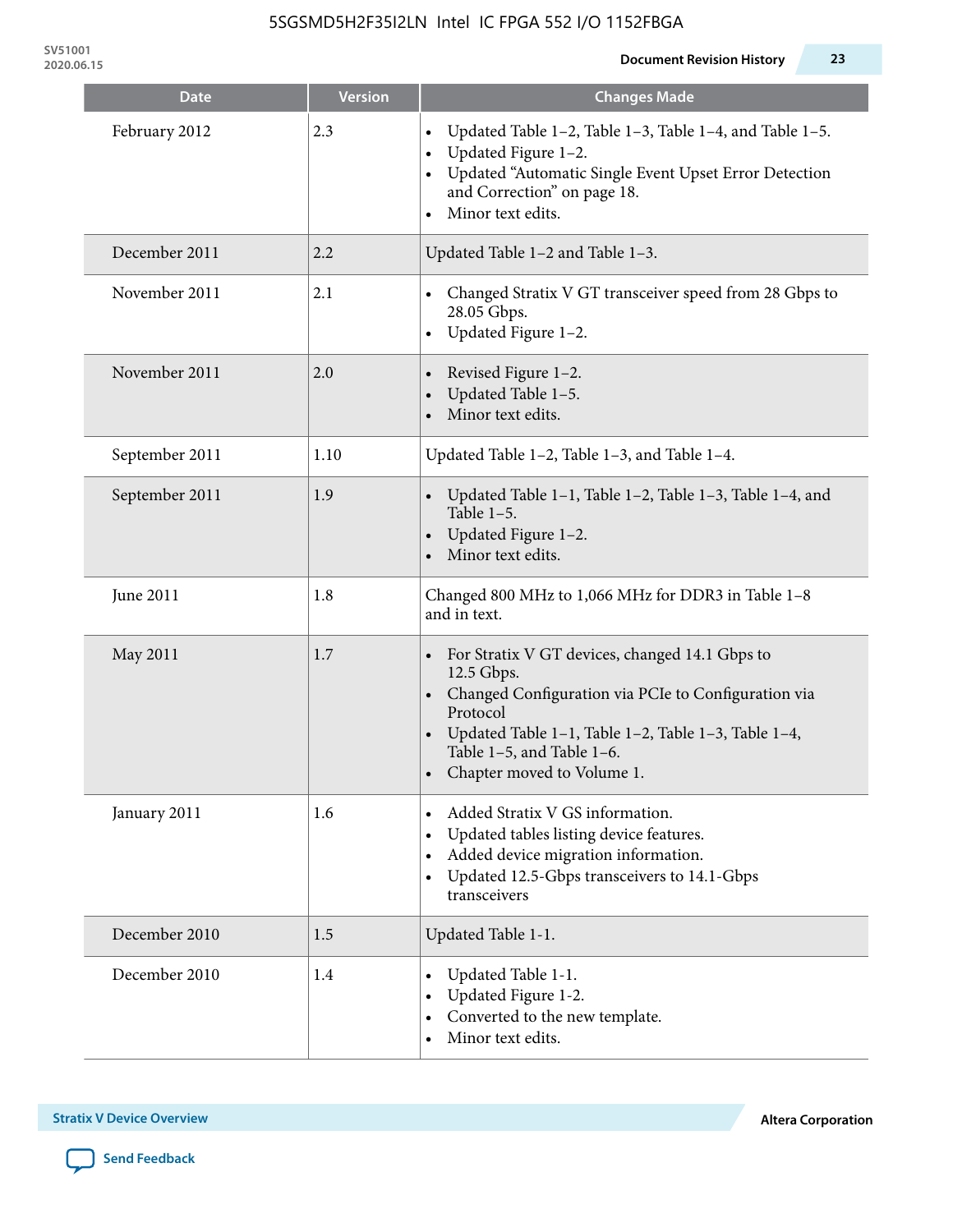

| Date             | <b>Version</b> | <b>Changes Made</b>                                                                                                                                                                                                                                                                                                                                                                             |
|------------------|----------------|-------------------------------------------------------------------------------------------------------------------------------------------------------------------------------------------------------------------------------------------------------------------------------------------------------------------------------------------------------------------------------------------------|
| <b>July 2010</b> | 1.3            | Updated Table 1-5                                                                                                                                                                                                                                                                                                                                                                               |
| <b>July 2010</b> | 1.2            | Updated "Features Summary" on page 1-2<br>Updated resource counts in Table 1-1 and Table 1-2<br>Removed "Interlaken PCS Hard IP" and "10G Ethernet<br>Hard IP"<br>Added "40G and 100G Ethernet Hard IP (Embedded<br>HardCopy Block)" on page 1-7<br>Added information about Configuration via PCIe<br>Added "Partial Reconfiguration" on page 1-12<br>Added "Ordering Information" on page 1-14 |
| May 2010         | 1.1            | Updated part numbers in Table $1-1$ and Table $1-2$                                                                                                                                                                                                                                                                                                                                             |
| April 2010       | 1.0            | Initial release                                                                                                                                                                                                                                                                                                                                                                                 |

**Altera Corporation**